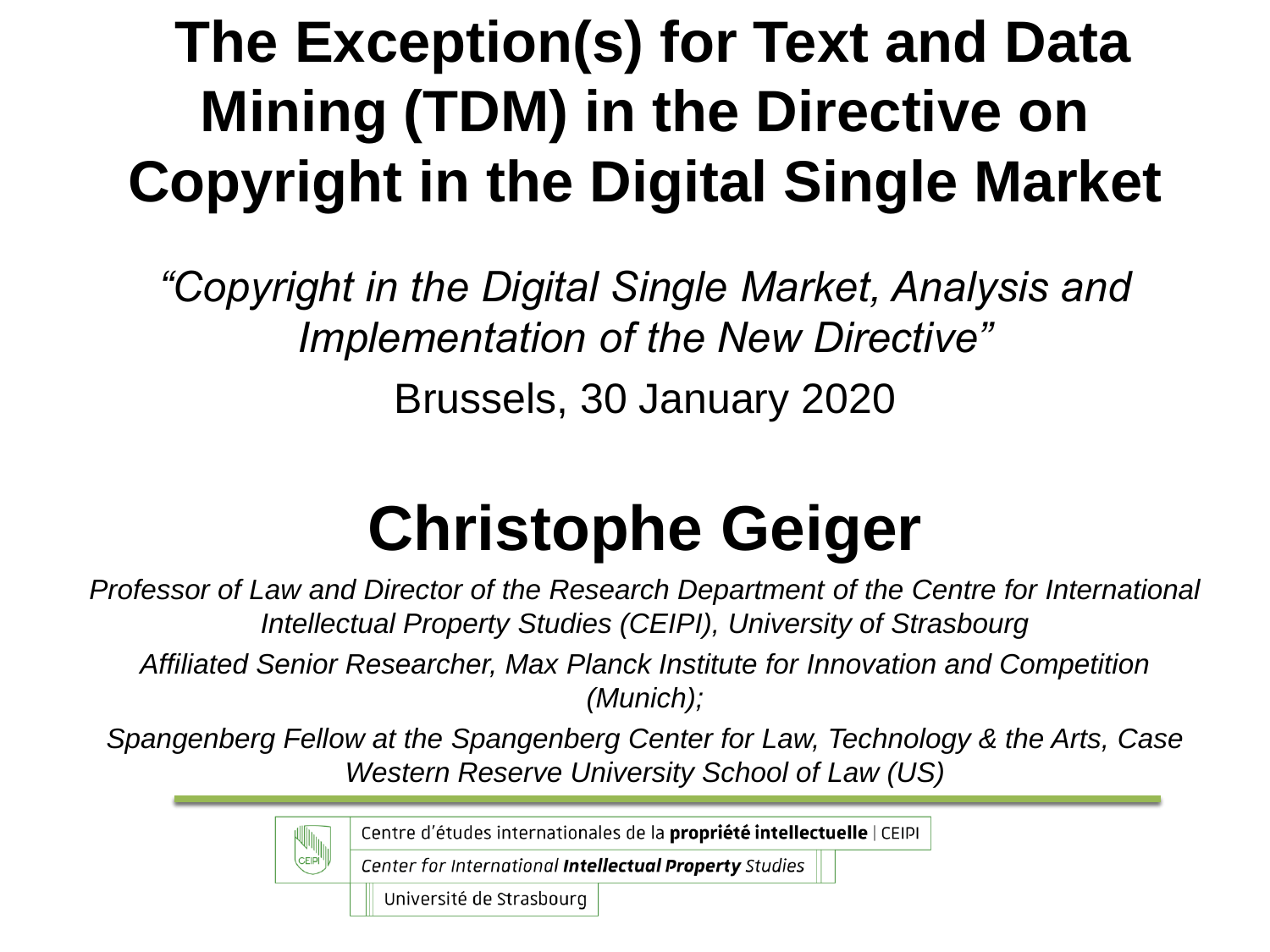#### INTRODUCTION A Note on the EU Copyright Law

- **Copyright objectives**: incentivize creativity and protect creators, *in order to secure broad access to copyrighted works for citizens and enhance cultural diversity* (the "social function" of copyright law); **protection and access are two sides of the same coin and need to be secured**!
- **Exceptions and limitations** ensure the dissemination of knowledge and create free space for future creativity an research and are thus key to the balance within EU copyright legislation;
- Many of them incorporate core values of the EU such as **freedom of expression, freedom of information and freedom of art and science** located at the top of the hierarchy of norms thus binding for EU legislature and judiciary (Since the Lisbon Treaty 2007 - "the rights, freedoms and principles set out in the Charter of Fundamental Rights of the European Union […] shall have the same legal value as the Treaties"); thus, obligation of the EU to secure these values in secondary legislation.

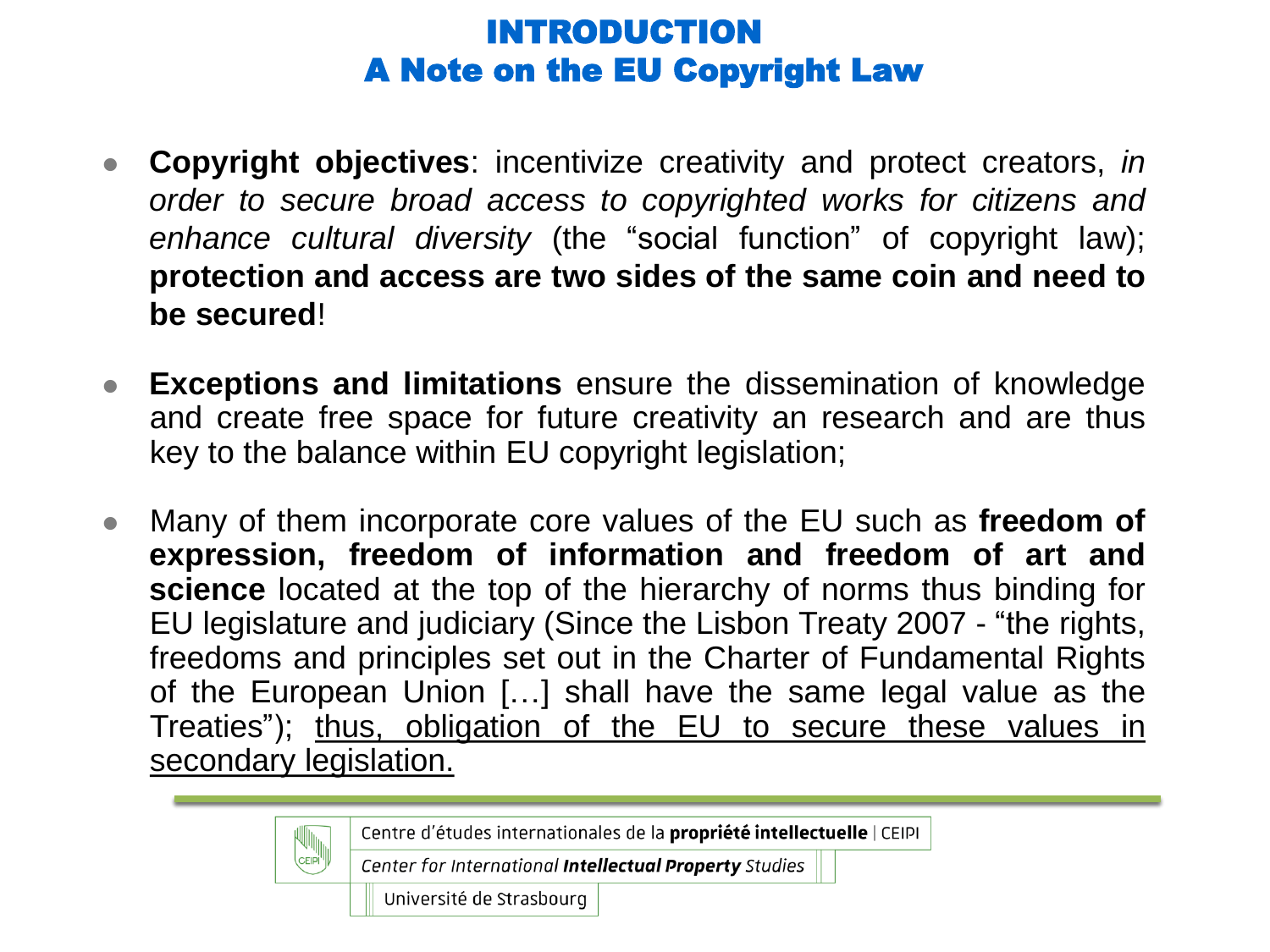# A Note on the EU Copyright Law

Directive 2001/29/EC of 22 May 2001 on the harmonization of certain aspects of copyright and related rights in the information society established a limited list of **optional exceptions and limitations**, only Article 5(1) is mandatory; Directive 96/9/EC f 11 March 1996 on the legal protection of databases provides for closed list of optional exceptions (Articles 6(2) and 9)

- Consequence: There is **no harmonisation**; Exclusive rights are defined in **broad terms**  and adapt relatively easily to social, economic and technological changes.

Limitations and exceptions are defined **in a closed list**. In most countries, they tend to be interpreted restrictively, even if the CJEU using fundamental rights has increasingly tried to give some room to manoeuvre.

#### **Result: - limited flexibility on the limitations side**,

**CEIPI** 

- **no general provision allowing a "fair use**" to address new uses such as Text and Data mining

**Unsatisfying situation** - Green Paper of the Commission of the European Communities on "Copyright in the Knowledge Economy", Brussels, 16 July 2008, COM (2008) 466/3: "Exceptions and limitations ensure the dissemination of knowledge within copyright law and **are the key to the balance of Community legislation".** 

Centre d'études internationales de la propriété intellectuelle | CEIPI

Center for International Intellectual Property Studies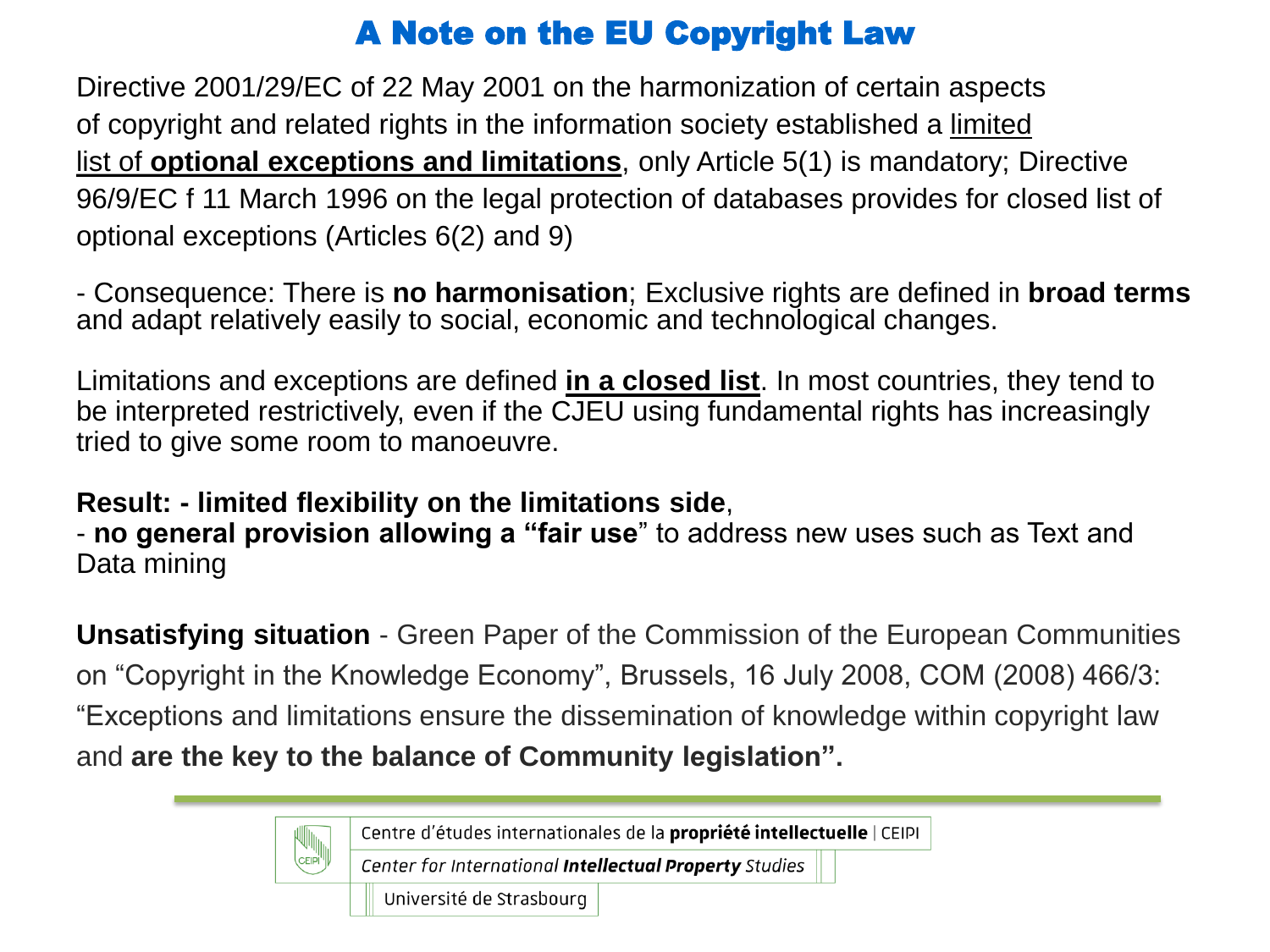## A Note on EU Copyright Law

*In addition,* Article 6 InfoSoc Directive:

Legal protection for technical measures (TPM) against circumvention

# **Problem: What to do when a TPM conflicts with an exception?**

TPMs are "blind" and can not recognize if a use is legitimate or not

Solution of the Directive:

Article 6(4): "In the absence of *voluntary* measures taken by rightholders, […] Member States **shall** take appropriate measures to ensure" availability of certain exceptions, but only **may** take such measures in respect to others (e.g. private copy exception). Therefore, some exceptions are not guaranteed.

**And:** *possibility of derogating from the exceptions and limitations by contract in an "access on demand" context*, *also in relation to databases* (Article 6(4) para. 4)

Consequence: **balance of copyright law can often be ruled out by contracts and TPMs**

Centre d'études internationales de la propriété intellectuelle | CEIPI

Center for International Intellectual Property Studies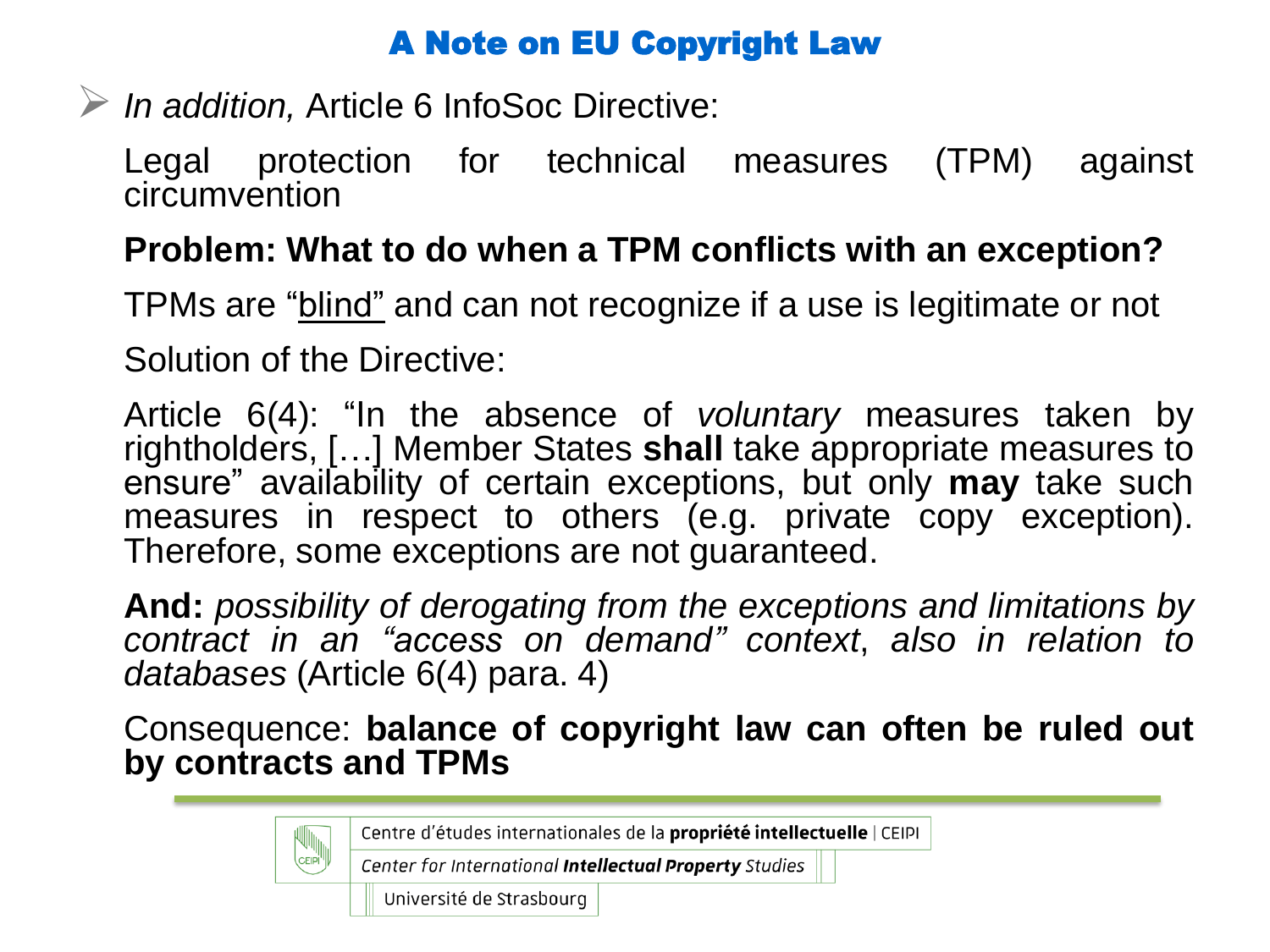### A Note on the EU Copyright Reform

• **Objectives** of the **EU Copyright Reform**:

Jean-Claude Juncker – A New Start for Europe: My Agenda for Jobs, Growth, Fairness and Democratic Change (July 2014): *Priority n°2: A Connected Digital Single Market*

- "**Better access to digital content and a modern, more European copyright framework** is needed**"**.

- Need for "greater legal certainty for the cross-border use of content for specific purposes (e.g., research, education, **text and data mining**, etc.) through harmonised exceptions" (Communication from the Commission, *Digital Single Market Strategy for Europe*, 6 May 2015, COM(2015) 192 final, par. 2.4)
- - With regard to TDM, Directive proposal of 14 Sept. 2016 underlined that new technologies "*allow researchers to process large amounts of information to gain new knowledge and discover new trends. Whilst text and data mining technologies are prevalent across the digital economy, there is widespread acknowledgment that text and data mining can in particular benefit the research community and in so doing encourage innovation*" (Recital 8). Similar wording in Directive of 17 April 2019 (Recital 8)

Centre d'études internationales de la propriété intellectuelle | CEIPI

Center for International Intellectual Property Studies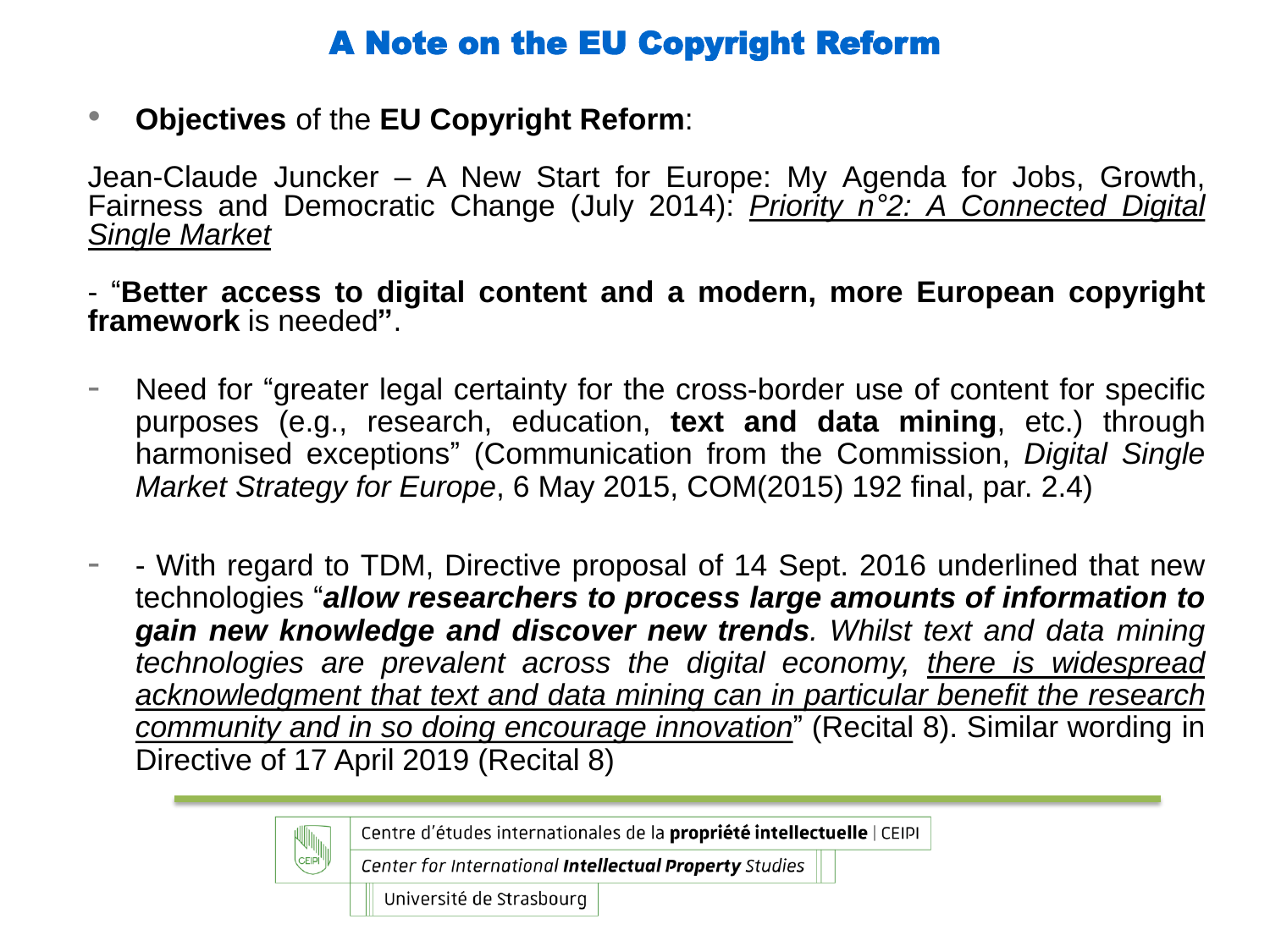### A Note on the EU Copyright Reform

• What is TDM? Defined in the new directive of 17 April 2019, Art. 2.2

"'*Text and data mining' means any automated analytical technique aimed at analysing text and data in digital form in order to generate information which includes but is not limited to patterns, trends and correlations*";

Crucial for researchers (automated key word search), but also for journalists (ex « Panama Papers ») or Start-ups developing machine learning and artificial intelligence, as automated data search is needed to « feed » the AI algorithm.

Very high on the policy agenda, e.g.

Communication from the Commission on Artificial Intelligence for Europe, 25.4.2018 COM(2018) 237 final

"The European Union (EU) should have a **coordinated approach** to make the most of the opportunities offered by AI and to address the new challenges that it brings. **The EU can lead the way in developing and using AI for good and for all**, building on its values and its strengths. It can capitalise on:

- **world-class researchers, labs and startups**. The EU is also strong in **robotics** and has **world-leading industry**, notably in the transport, healthcare and manufacturing sectors that should be at the forefront of AI adoption;

- the **Digital Single Market** (…)

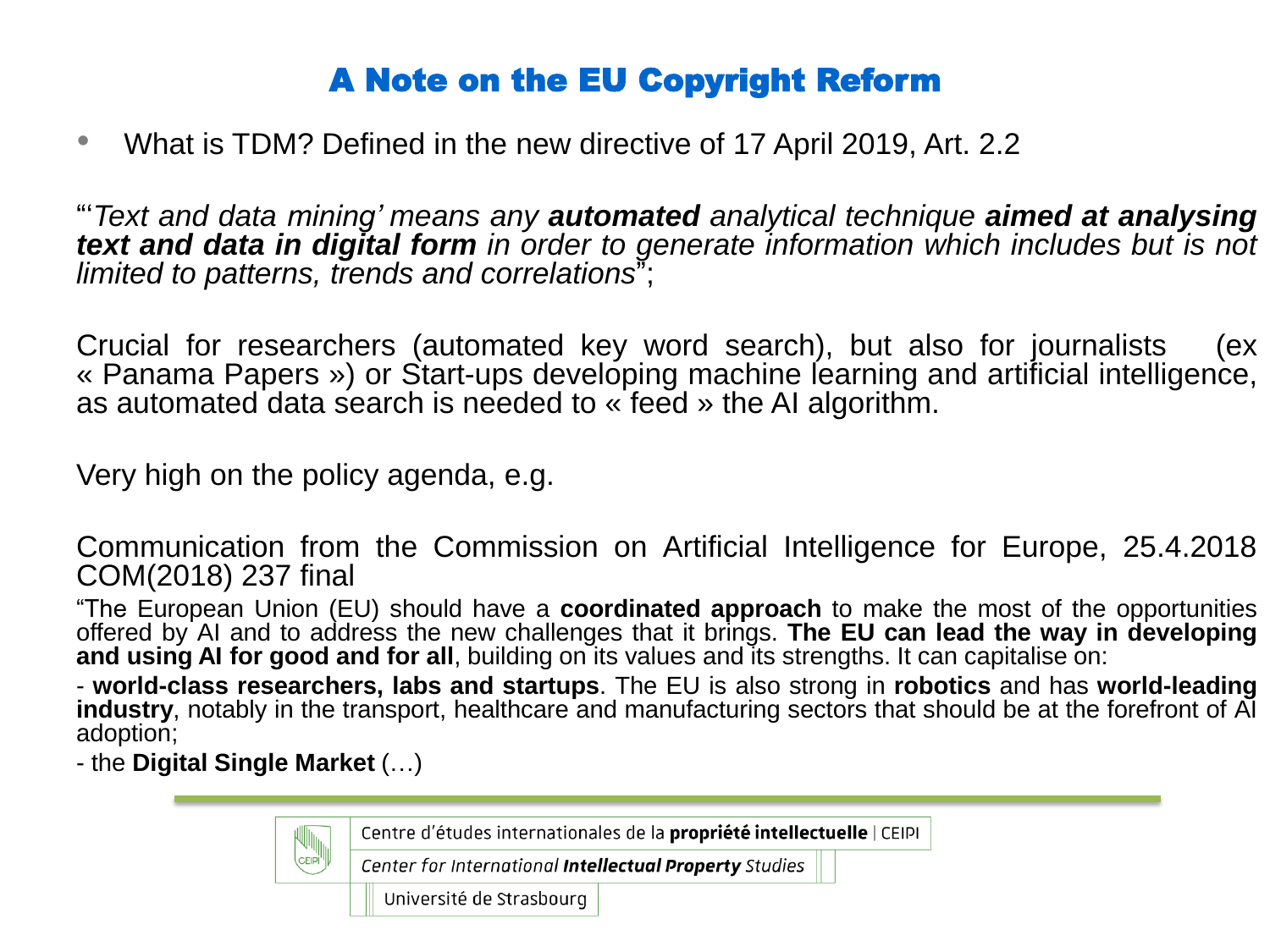#### INTELLECTUAL PROPERTY PROTECTION AND T

**One of these urgent needs for adaptation of the limitations is Text and Data Mining**: in the analog world, not an issue: not covered by intellectual property rights

**Facts and data**, as such, **are not protected** by copyright. Reading and searching is not covered by exclusive right.

**However, in the digital world, some TDM acts and techniques are nevertheless IP-relevant:** modern research tools allow to search large sets of data and protected works. This is a major improvement for research and innovation, and thus crucial for our *European knowledge economy!*

TDM may involve **reproductions and extractions** of and/or from:

- Works protected by **copyright**
- Subject matter protected by **neighbouring rights**
- **Databases** protected by copyright and sui generis database rights

It also can further require the ability to **communicate** TDM files and share them with a community of researchers.

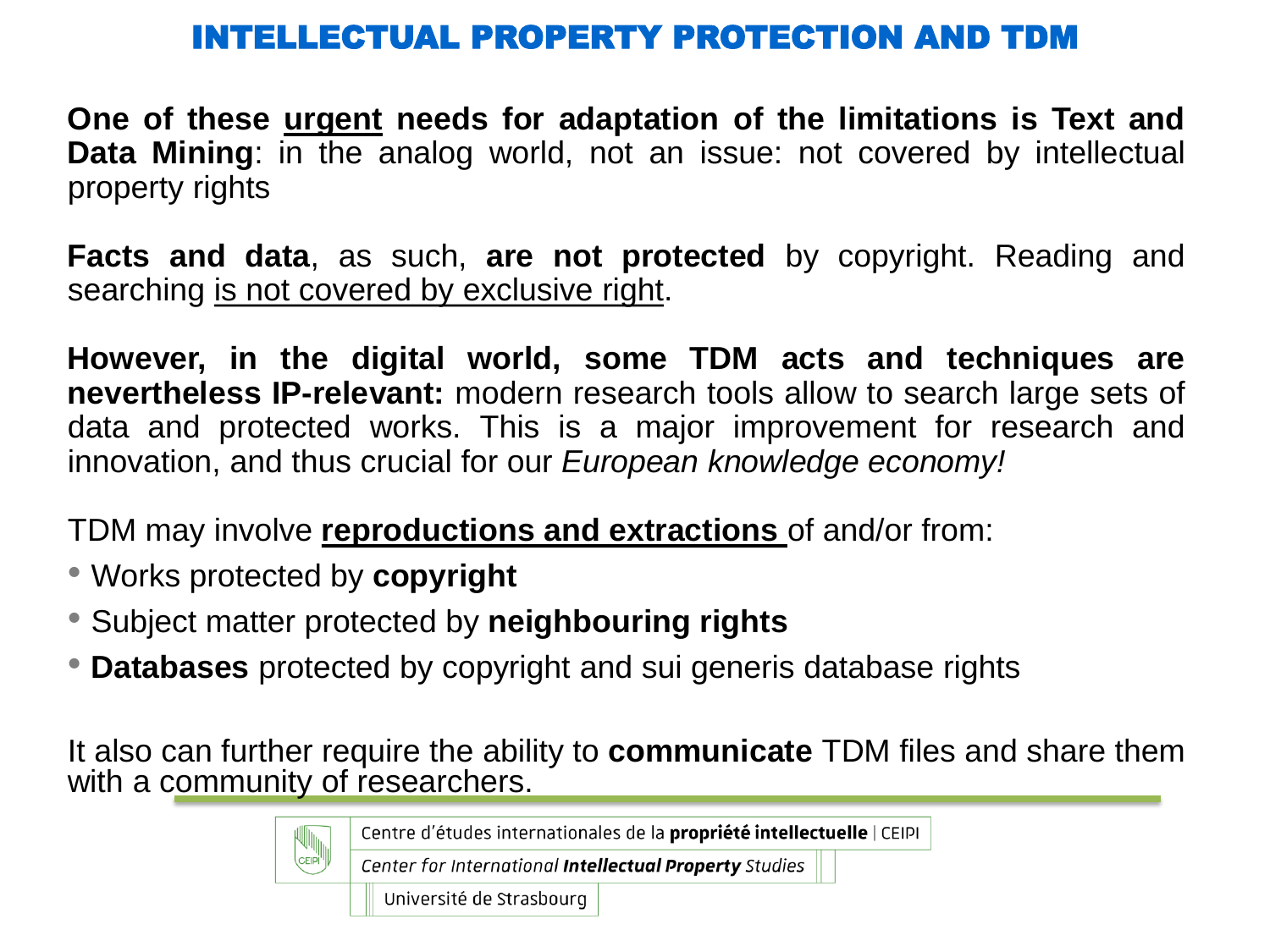## PREVIOUSLY EXISTING COPYRIGHT EXCEPTIONS AND LIMITATIONS AND TDM

- Mandatory exception for **temporary acts of reproduction** (Article 5(1) of the InfoSoc Directive)
- Voluntary **research exception** (Article 5(3)(a) of the InfoSoc Directive and Articles 6(2)(b) and 9(b) of the Databases Directive)
- **"Normal use" of databases**' contents by the lawful user (Article 6(1) of the Databases Directive)
- **Extraction and/or re-utilization of insubstantial parts** of databases' content (Article 8(1) of the Databases Directive)
- Voluntary **private copying** exception (Article 5(2)(b) of the InfoSoc Directive

**Legal uncertainty with regard to the TDM acts and techniques covered by the existing exceptions and limitations and unharmonised legal framework;**

Possible solutions, creation of:

• **special TDM exception** and/or

CEIPI<sup>1</sup>

• **"opening clause"** exception

Centre d'études internationales de la propriété intellectuelle | CEIPI

Center for International Intellectual Property Studies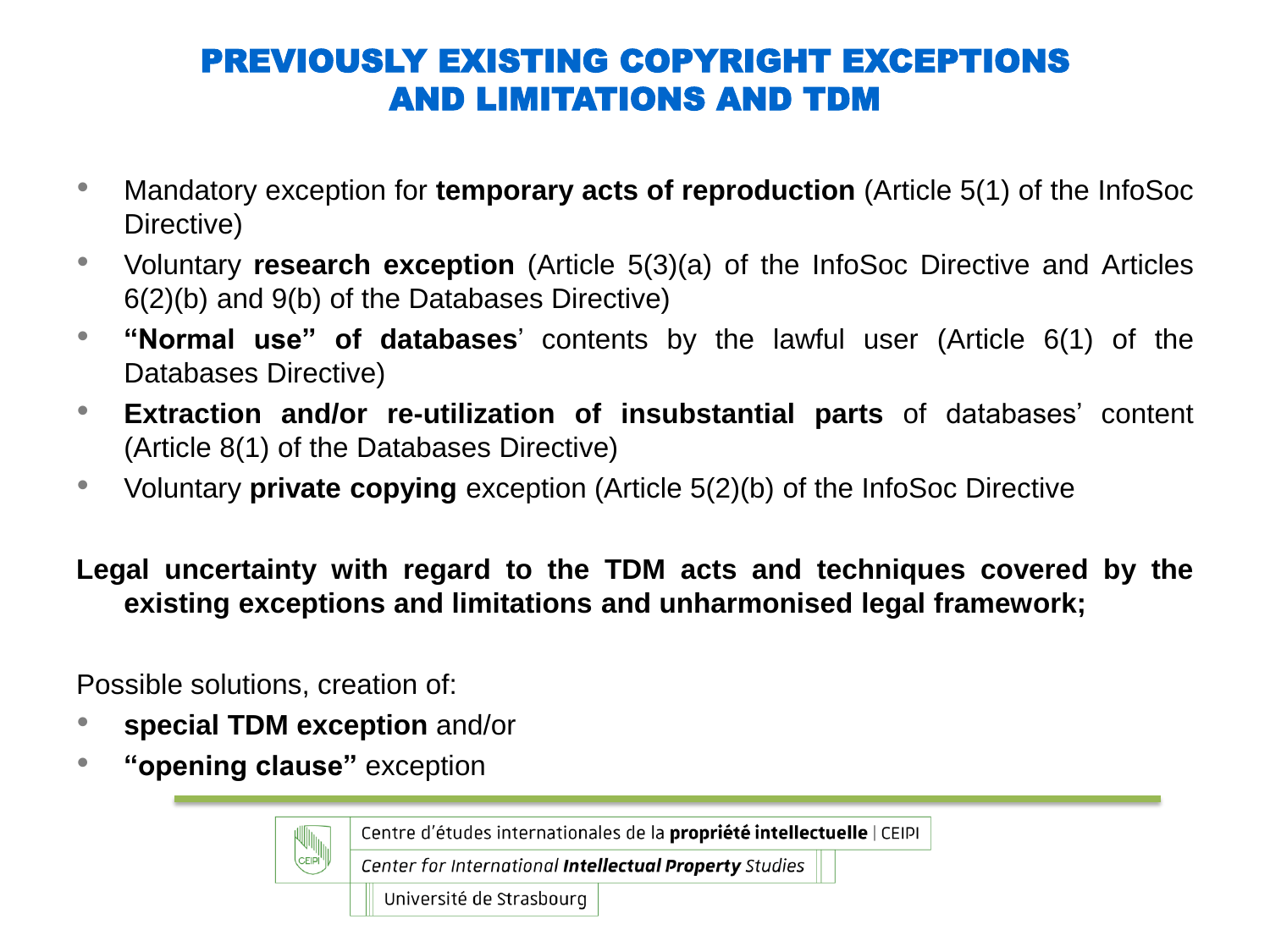#### PREVIOUSLY EXISTING TDM EXCEPTIONS IN THE M STATES

- Some of the Member States adopted a special exception for TDM before the adoption of the CDSM Directive (e.g.:
	- **UK** (Article 29A of the Copyright, Designs and Patents Act)
	- **France** (Articles L122-5, 10 and Article L342-3, 5 of the Intellectual Property Code)
	- **Estonia** (Article 19(3<sup>1</sup>) of the Estonian Copyright Act)
	- **Germany** (Article 60d of the German Law on Copyright and Related Rights)
- Legislative discussions about introduction of the TDM exception in other Member States.
- Problem: already adopted national TDM exceptions were of very different scope, **fragmenting the Digital Single Market and complicating crossborder research cooperation**

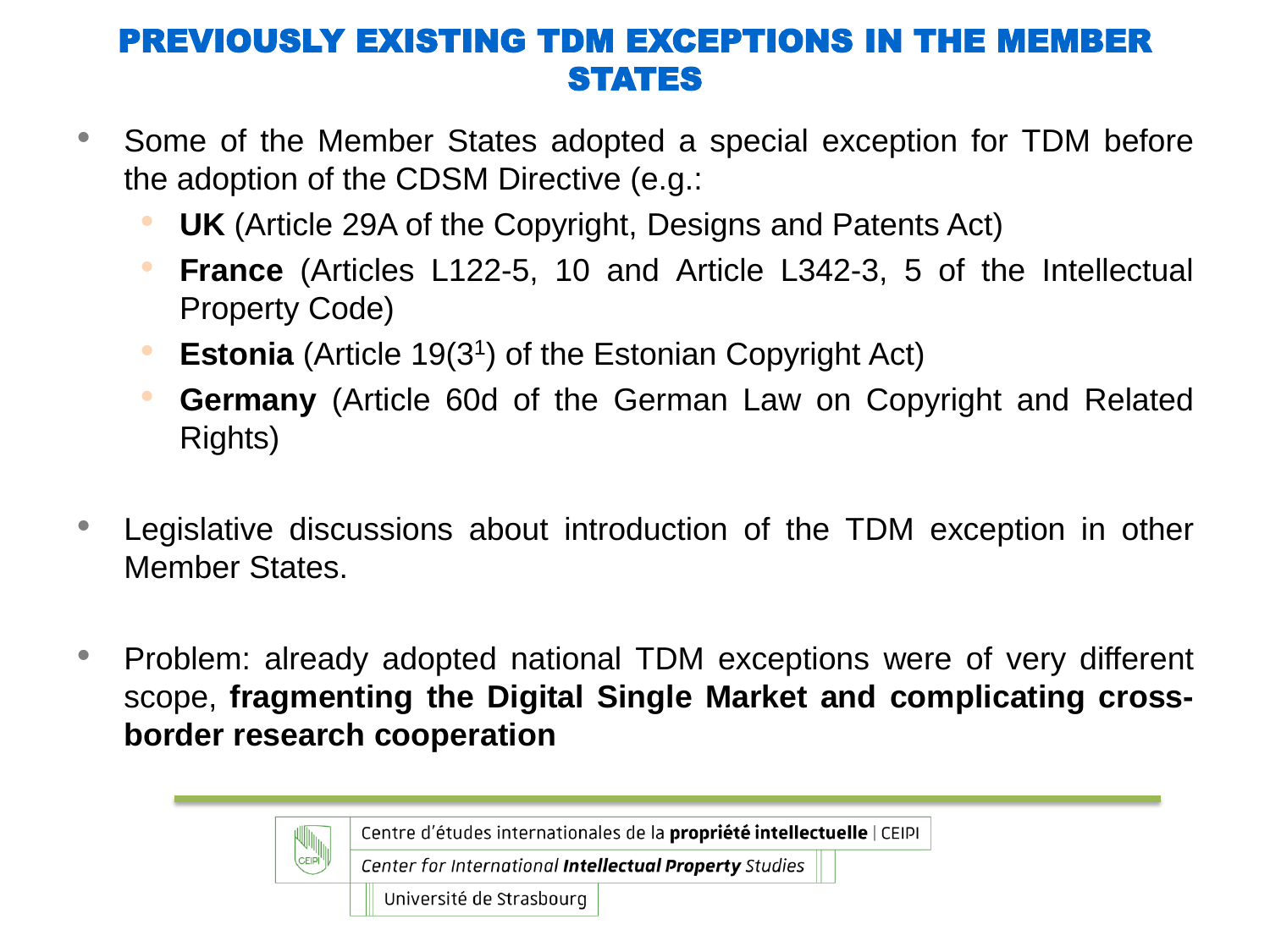#### THE HISTORY OF THE INTRODUCTION OF TDM EXCEPTION(S) IN EU COPYRIGHT LAW

*Different subsequent steps:*

- **European Commission** Proposal for a Directive on copyright in the Digital Single Marker, 14 September, COM (2016), 593 final ("**Draft Directive Proposal 14.9.2016");**
- Proposal by the Presidency of the **Council** of the EU, **17 May 2018**, Interinstitutional File: 2016/0280 (COD);
- **European Parliament**, Copyright in the Digital Single Market, **Amendments** adopted by the European Parliament on **12 September 2018** on the proposal for a directive of the European Parliament and of the Council on copyright in the Digital Single Market (COM(2016)0593 – C8-0383/2016 – 2016/0280(COD)), P8\_TA-PROV(2018)0337 (Parliament's Amendments); *based on the Report of the JURI Committee on Legal Affairs (JURI) of the European Parliament on 20 June 2018*.
- **Directive 2019/790 of the European Parliament and of the Council of 17 April 2019 on copyright and related rights in the Digital Single Market, OJEU 17.5.2019, L 130/92.**

Centre d'études internationales de la propriété intellectuelle | CEIPI Center for International Intellectual Property Studies Université de Strasbourg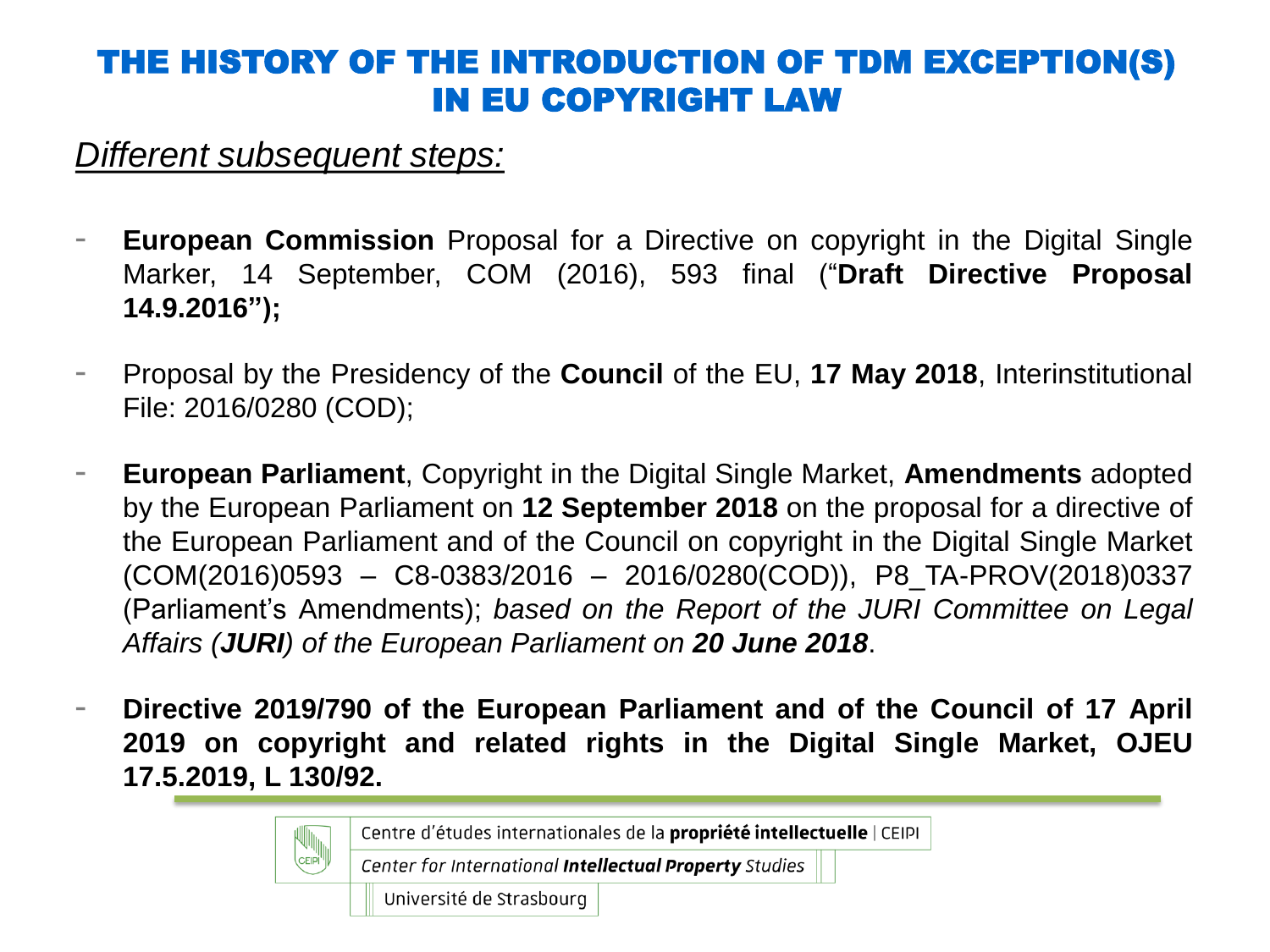# THE INITIAL COMMISSION'S PROPOSAL Legal characteristics of the TDM exception

#### **FIRST STEP: (Draft Proposal 14.9.2016)**

#### *Art 3. Text and data mining*

*1. Member States shall provide for an exception to the rights provided for in Article 2 of Directive 2001/29/EC, Articles 5(a) and 7(1) of Directive 96/9/EC and Article 11(1) of this Directive for reproductions and extractions made by research organisations in order to carry out text and data mining of works or other subject-matter to which they have lawful access for the purposes of scientific research.*

*2. Any contractual provision contrary to the exception provided for in paragraph 1 shall be unenforceable.*

*3. Rightholders shall be allowed to apply measures to ensure the security and integrity of the networks and databases where the works or other subjectmatter are hosted. Such measures shall not go beyond what is necessary to achieve that objective.*

*4. Member States shall encourage rightholders and research organisations to define commonly-agreed best practices concerning the application of the measures referred to in paragraph 3.*

Centre d'études internationales de la propriété intellectuelle | CEIPI

Center for International Intellectual Property Studies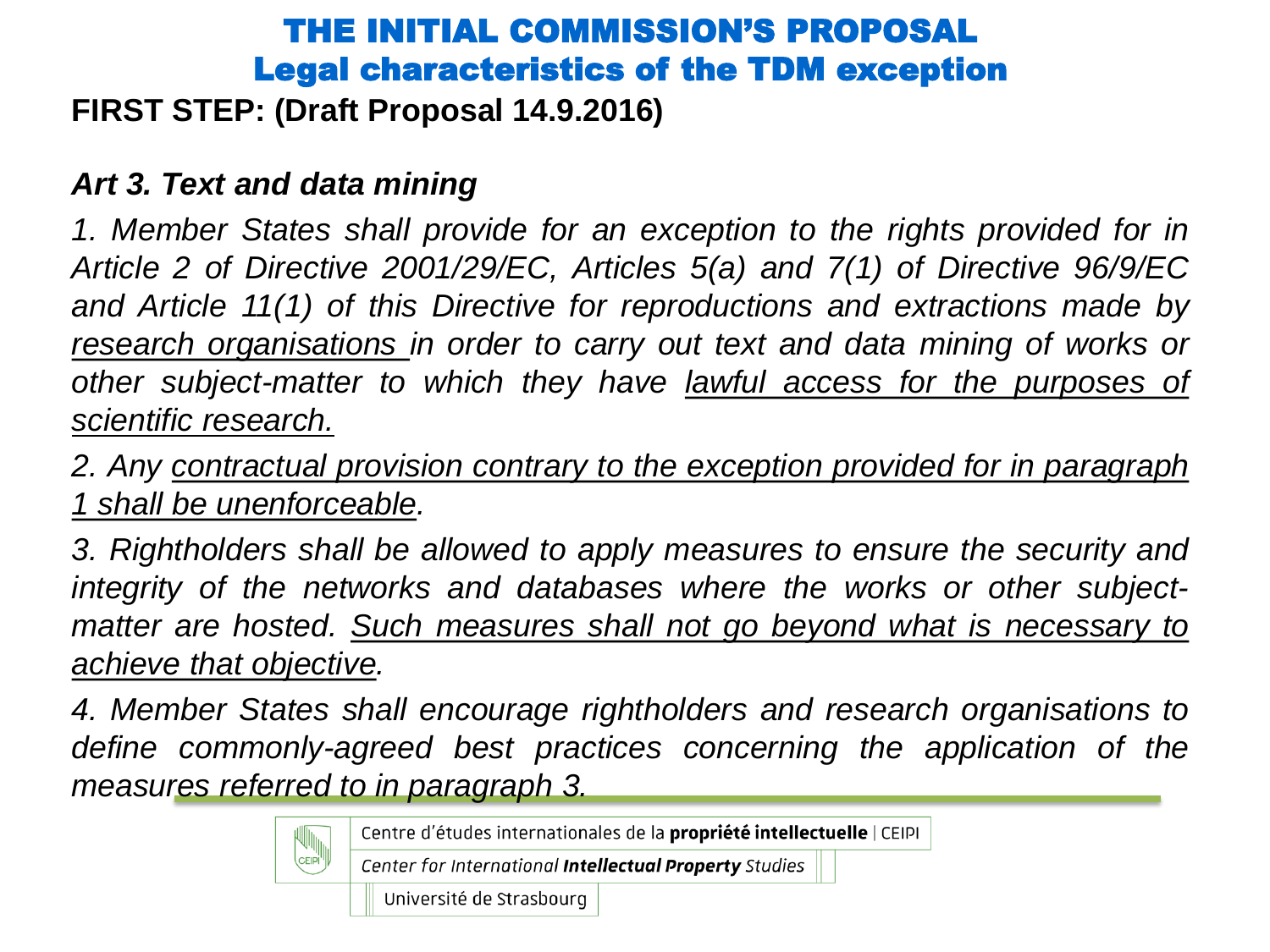## THE COMMISSION'S PROPOSAL Legal characteristics of the TDM exception

- **Mandatory character** (all the Member States have to implement it)
- Absolute **protection from contractual override**:
	- "Any contractual provision contrary to the exception […] shall be unenforceable"
- **Some protection from technological override**:
	- "measures to ensure the security and integrity of the networks and databases […] shall not go beyond what is necessary to achieve that objectives"

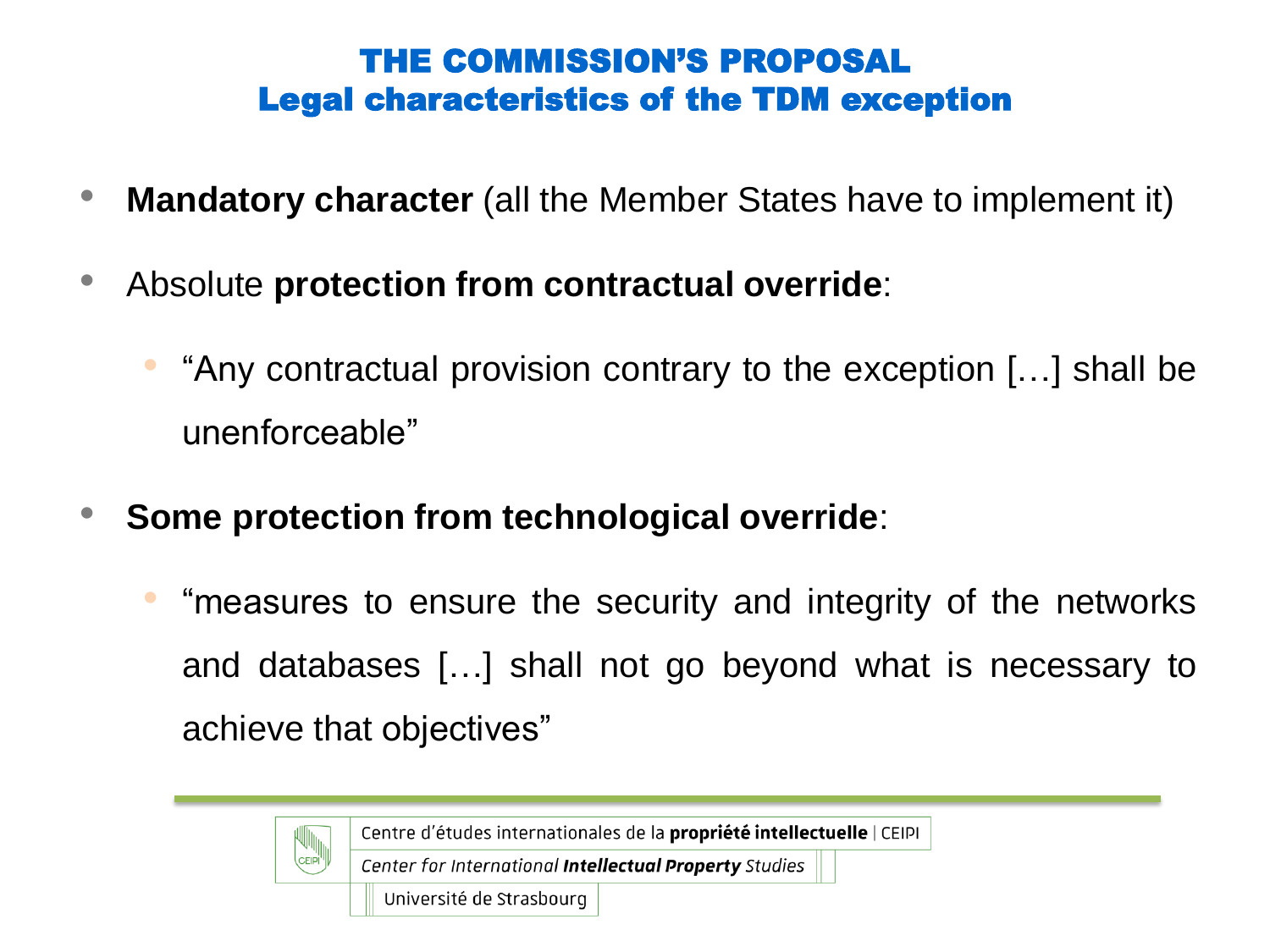### THE COMMISSION'S PROPOSAL Scope of the TDM exception

- Permitted acts: **reproductions** of works and **extractions** from databases for carrying out TDM
- Beneficiaries: **research organisations** acting "either on a **not for profit** basis or in the context of a **public-interest** mission recognised by the State" (recital 11 of the Proposal). Not easy to apply!
- *Art. 2 (1) 'research organisation' means a university, a research institute or any other organisation the primary goal of which is to conduct scientific research or to conduct scientific research and provide educational services:*
- *(a) on a non-for-profit basis or by reinvesting all the profits in its scientific research; or*
- *(b) pursuant to a public interest mission recognised by a Member State*
- Conditions: beneficiaries should have **"lawful access for the purposes of scientific research"**

Centre d'études internationales de la propriété intellectuelle | CEIPI

Center for International Intellectual Property Studies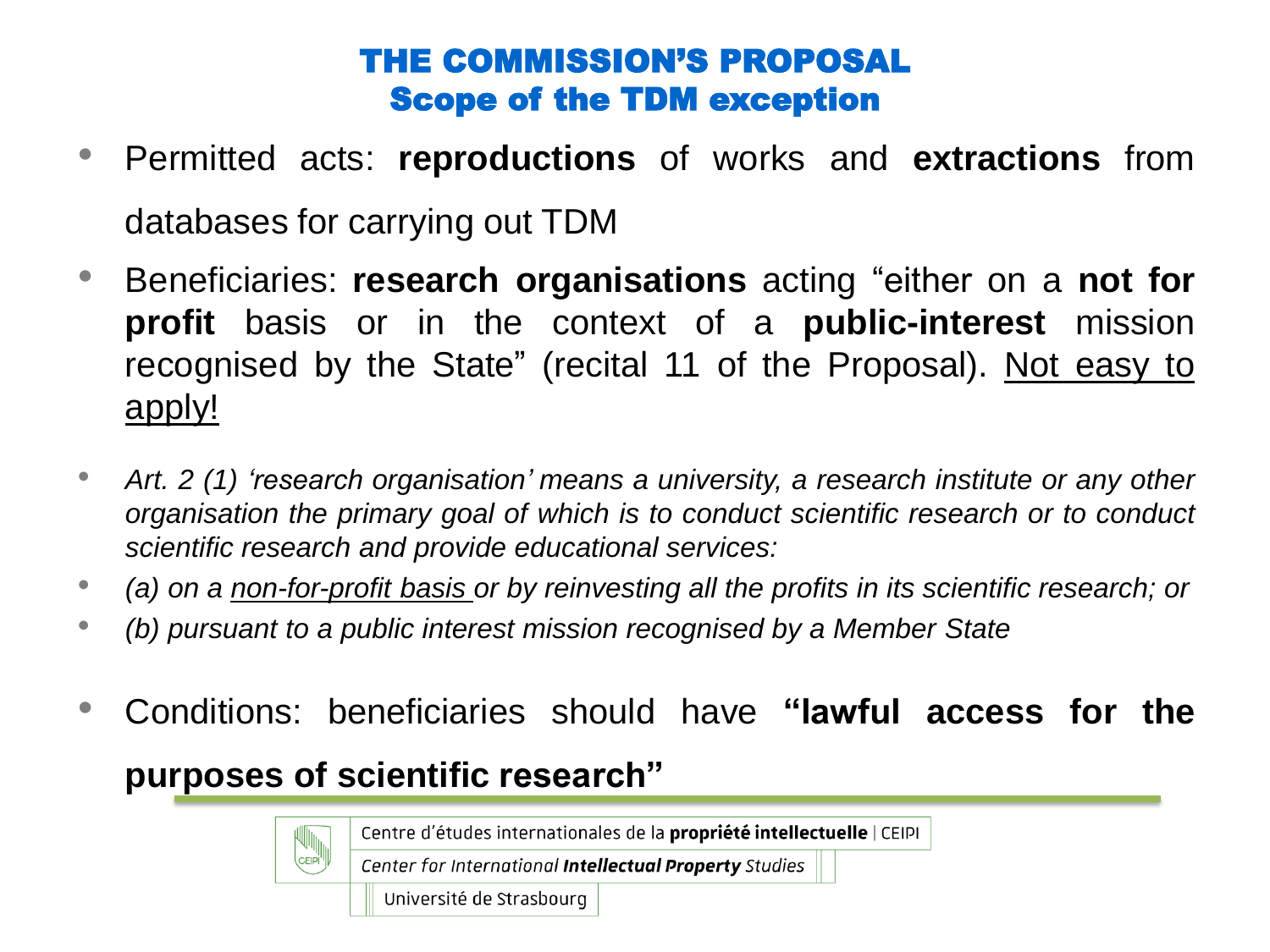#### The Assessment of the Directive proposal

- Christophe Geiger, Giancarlo Frosio and Oleksandr Bulayenko (2018), *The Exception for Text and Data Mining (TDM) in the Proposed Directive on Copyright in the Digital Single Market - Legal Aspects*, In-depth analysis for the European Parliament's Committee on Legal Affairs: [http://www.europarl.europa.eu/RegData/etudes/IDAN/2018/604941/I](http://www.europarl.europa.eu/RegData/etudes/IDAN/2018/604941/IPOL_IDA(2018)604941_EN.pdf) POL\_IDA(2018)604941\_EN.pdf; CEIPI Research Paper no. 2018-02: [https://ssrn.com/abstract=3160586;](https://ssrn.com/abstract=3160586)
- Presented at the European Parliament on 22 February 2018.
- Published as:
- "Text and Data Mining in the Proposed Copyright Reform: Making the EU Ready for an Age of Big Data?", *IIC* 49 (7), pp. 814-844

Centre d'études internationales de la propriété intellectuelle | CEIPI

Center for International Intellectual Property Studies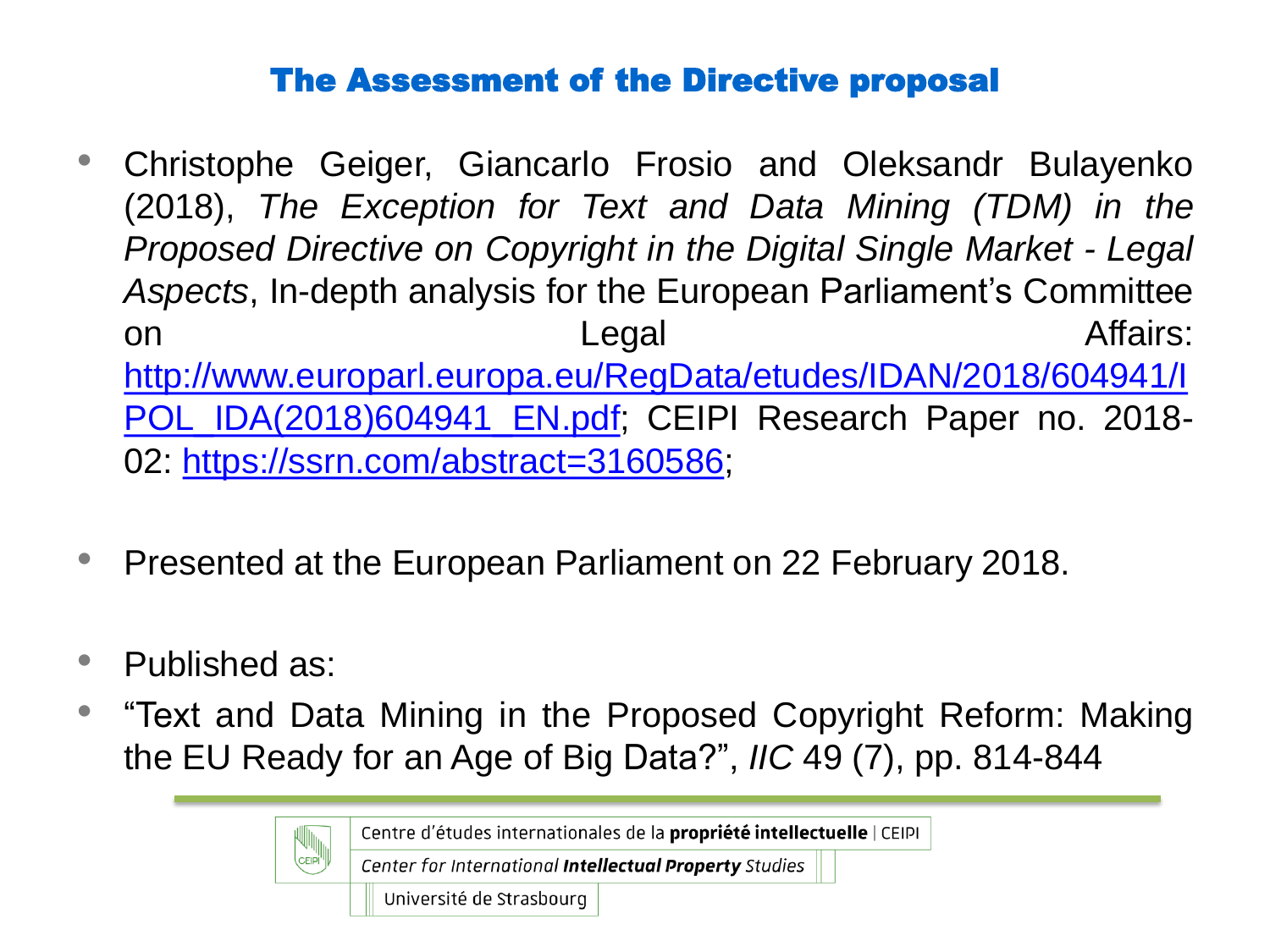#### THE COMMISSION'S PROPOSAL Scope of the TDM exception

#### Problem 1: **The scope was too narrow!**

- The TDM limitation **will not help individual researchers, journalists, innovation-driving start-ups and other actors** of the innovation society other than research organisations.
- What about public-private partnerships? (recital 10: "Research organisations should also benefit from the exception when they engage into public-private partnerships*", but how would this work?*)
- Beneficiaries: **extension needed of the circle of the limitation's beneficiaries** (Regretfully, application of the TDM limitation to actors other than research organisations was not examined by Commission's Impact Assessment).

Centre d'études internationales de la propriété intellectuelle | CEIPI

Center for International Intellectual Property Studies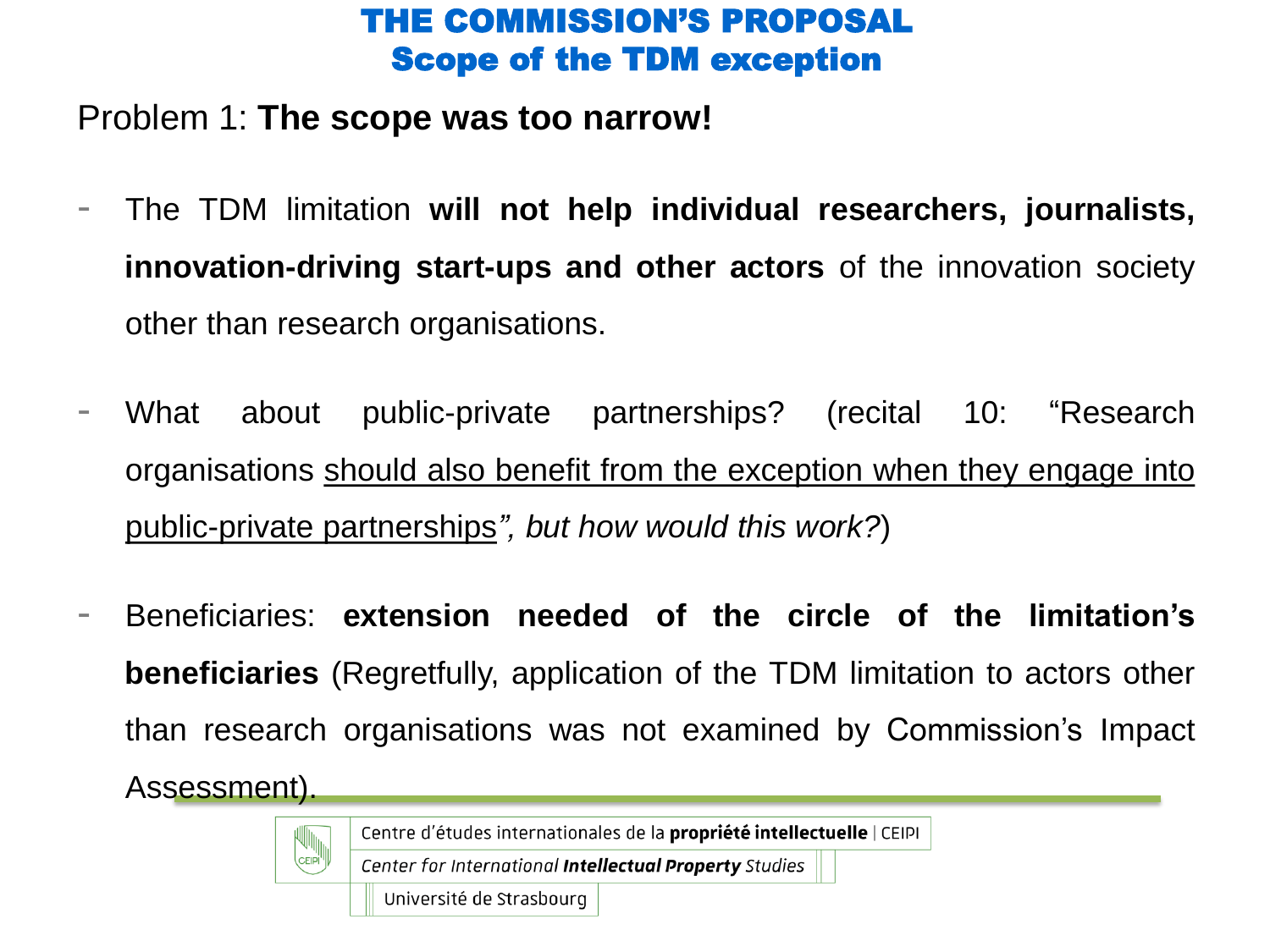#### THE ASSESSMENT OF THE COMMISSION'S PROPOSAL Scope of the TDM exception

# **Solution proposed: Extending the scope of the limitation and its beneficiaries :**

- TDM needs to be broadly allowed and secured to foster the knowledge economy. Vital to create a good innovation environment and not to enter into the **uncertainties of licensing agreements** (e.g., failure of the stakeholders' dialogue brokered by the Commission, Licences for Europe, TDM Working Group (WG4));
- Will help bridging the regulatory gap with other innovation-driven jurisdictions (USA, Canada, Japan, Israel);
- Include a right to equitable remuneration when provided by a professional, commercial "Text and Data mining" service?

Centre d'études internationales de la propriété intellectuelle | CEIPI

Center for International Intellectual Property Studies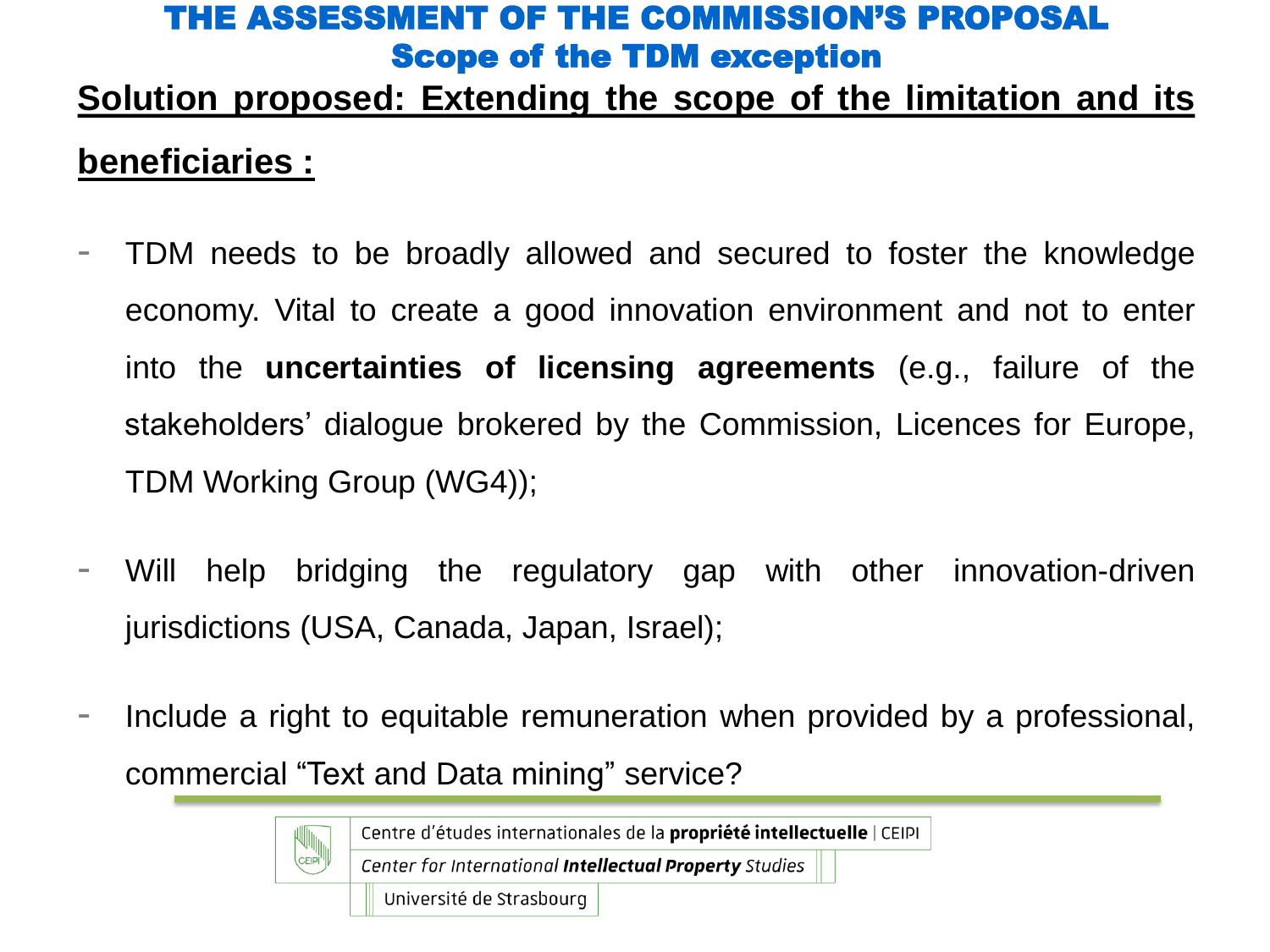#### THE ASSESSMENT OF THE COMMISSION'S PROPOSAL Scope of the TDM exception

#### **Extending the scope of the limitation and its beneficiaries :**

*Steps in this direction by the EP and the Council*:

- Extension of circle of the beneficiaries of the TDM limitation to **cultural heritage institutions** (Article 3(4) and Recitals 8, 11a, 11b and 11c Council May 2018), as well as to **educational establishments** (Article 3(1) and Recital 10 of EP Sept. 2018);
- Extension of the scope of the limitation to **storing of text and data sets processed for TDM** (Article 3(1a) of Council May 2018 and EP Sept. 2018)

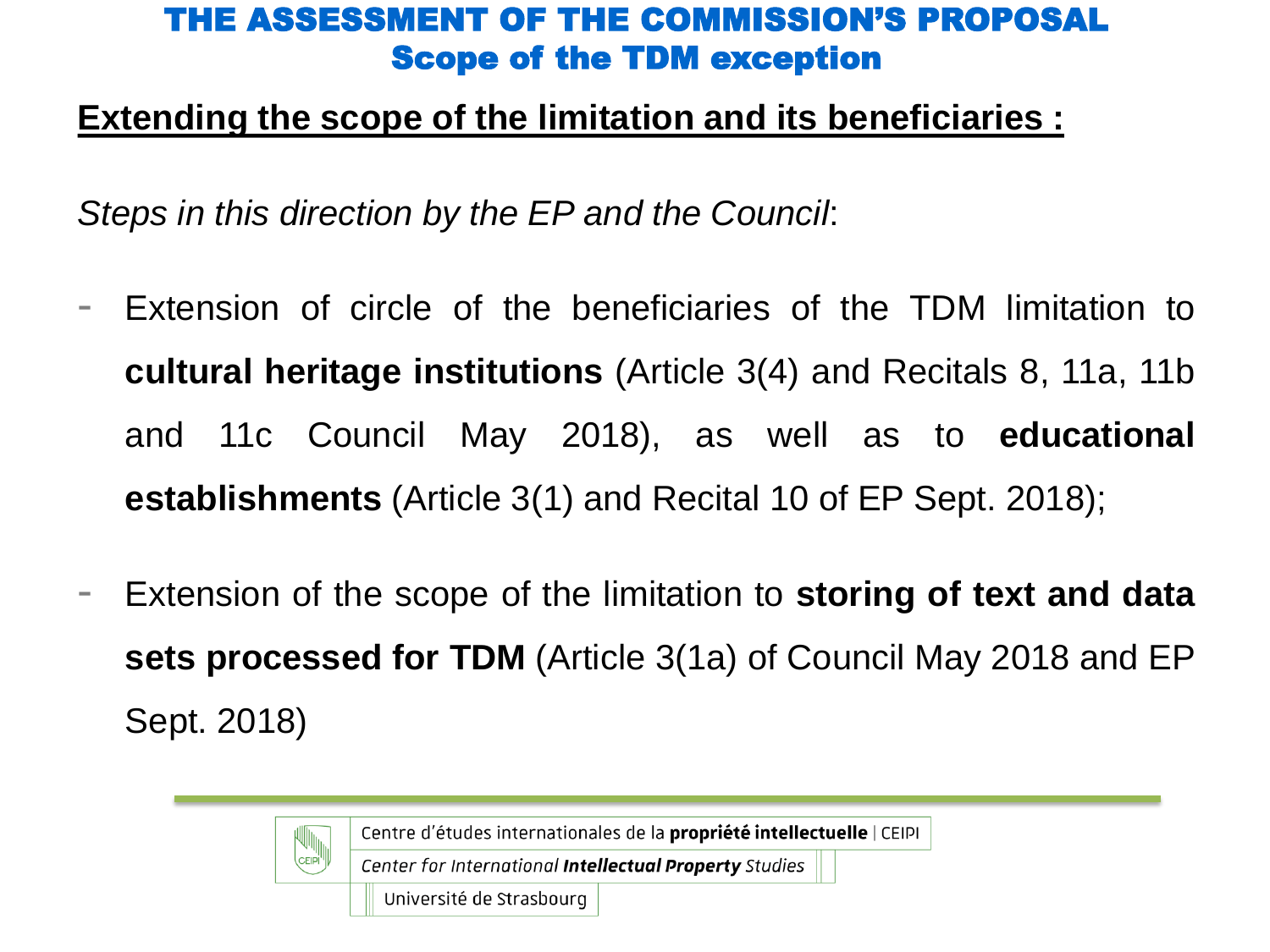#### THE COMMISSION'S PROPOSAL Scope of the TDM exception

#### **Problem 2: The condition of "lawful access for the purpose of**

#### **scientific research is unclear and could endanger the exception**

-*What does it mean?* Seems to come from the French exception, allowing acts of reproduction only from "lawful sources" (materials lawfully made available with the consent of the rightholders), not present in Germany or Estonia.

-Legal insecurity: **Not clear what sources are lawful** (can be applied restrictively, leaving out many researches, for example on the internet); lawful access for education does not necessarily cover lawful access for "the purpose of scientific research" etc

-Applying the exception only to works to which the research organisations have "lawful access" subjects TDM research to **private ordering**; ECS (2017, p. 4): "the exception can effectively be denied to certain users by a right holder who refuses to grant 'lawful access' to works or who grants such access on a conditional basis only"

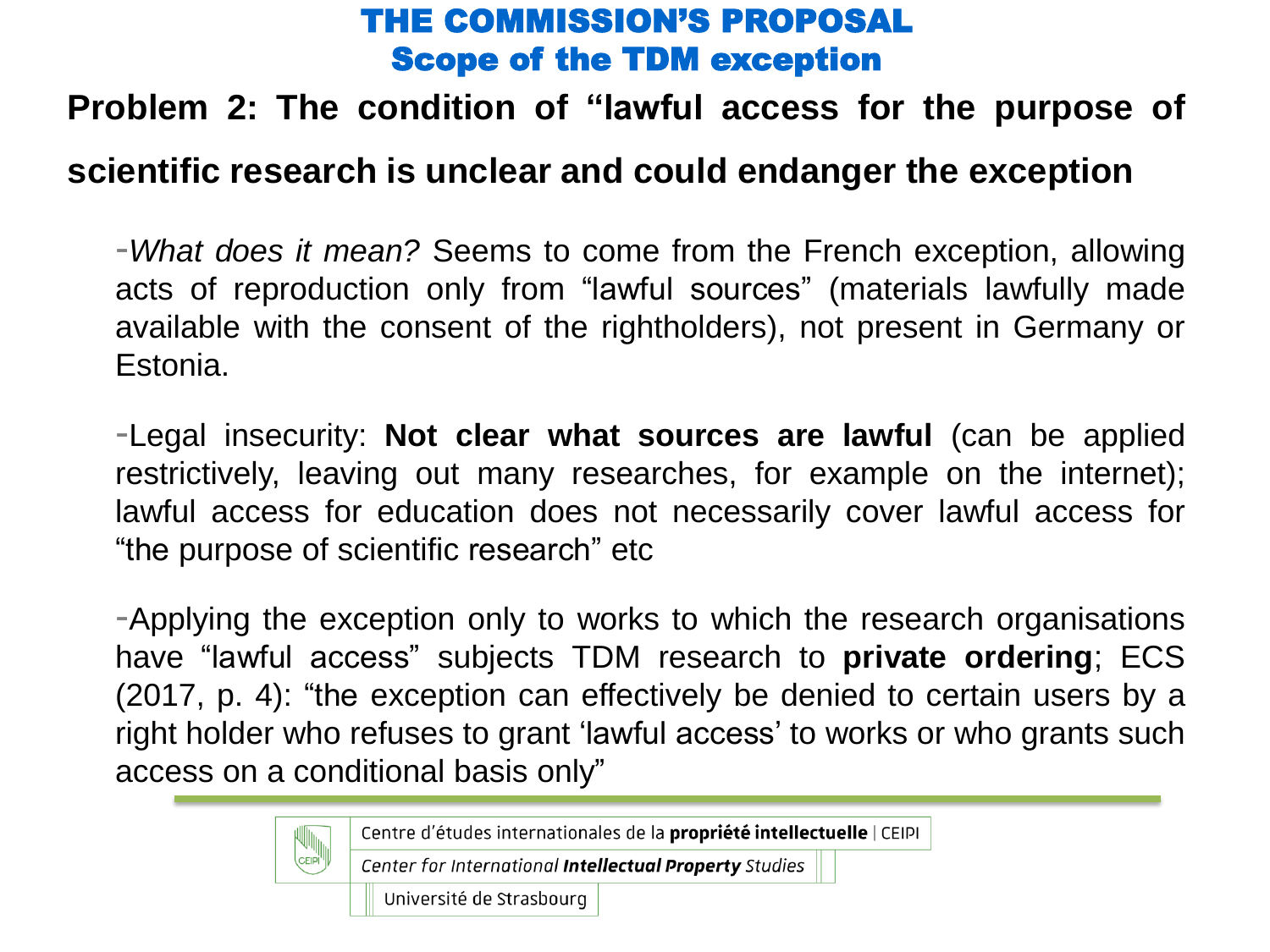### FURTHER PROPOSED IMPROVEMENTS TO THE PROPOSAL

- **Extension of the protection against contractual and technological override to:**
	- **works and subject matter not protected** by copyright or neighbouring rights (e.g., by amendment of Article 3(3) of the Directive Proposal);
	- **other TDM-relevant exceptions** (e.g., temporary reproduction Article 5(1) InfoSoc Directive);

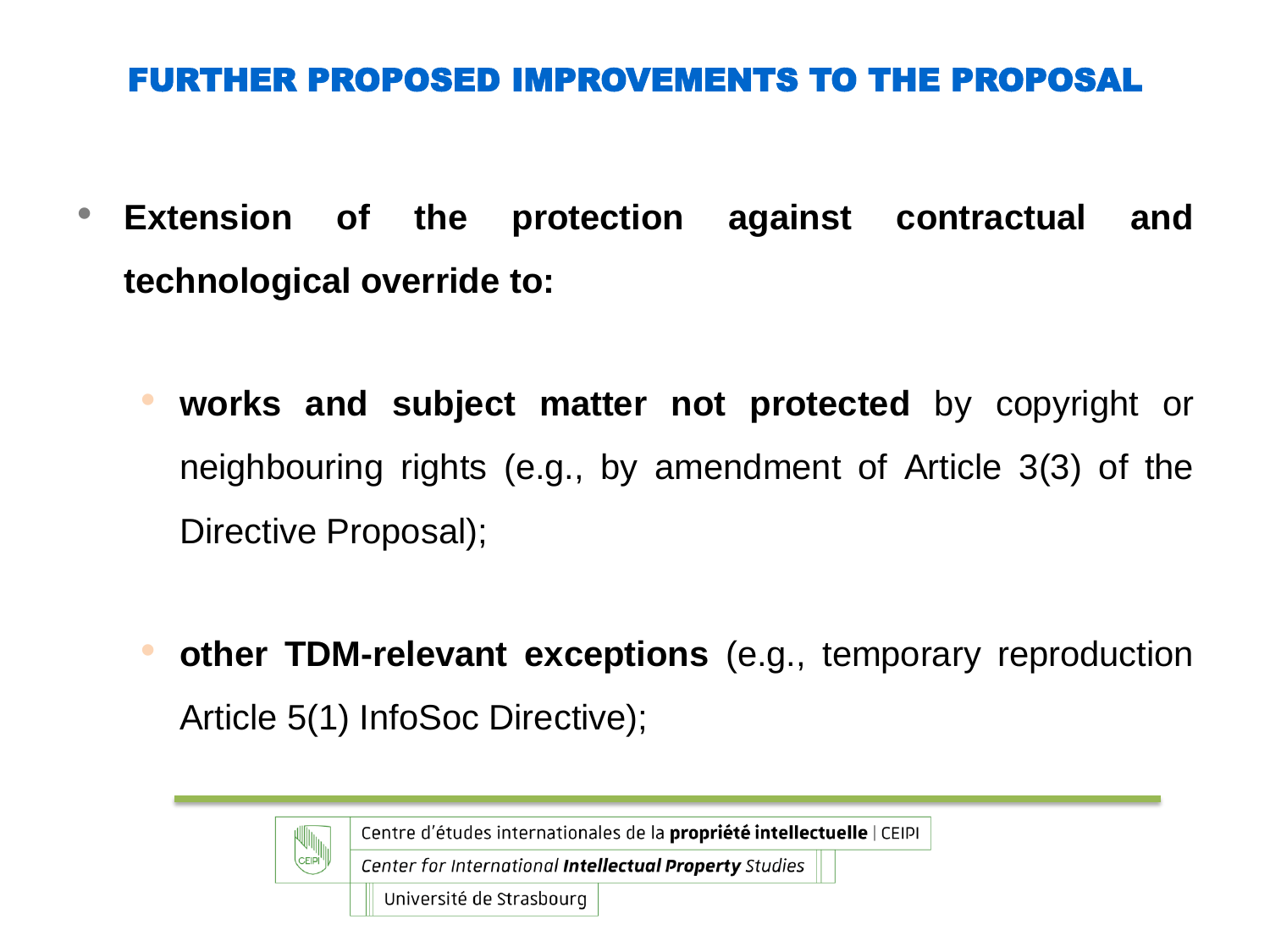### PROPOSALS OF THE COUNCIL AND THE EP Optional Additional TDM Limitation (1)

#### **An new additional exception was introduced by Council and European Parliament**

"this Directive **should enable the Member States to provide under certain conditions for an exception or limitation** for temporary reproductions and extractions of works and other subject-matter, insofar as these form a part of the text and data mining process and the copies made are not kept beyond that process. **This optional exception or limitation** should only apply when the work or other subjectmatter is accessed lawfully by the beneficiary, including when it has been made available to the public online […]" (**Recital 13a of the Council May 2018**)

"Without prejudice to Article 3 [on mandatory TDM limitation] of this Directive, **Member States may provide for an exception or a limitation** […] for reproductions and extractions of lawfully accessible works and other subject-matter that form a part of the process of text and data mining, *provided that the use of works and other subject matter referred to therein has not been expressly reserved by their rightholders, including by machine readable means*." (**Article 3a of the EP Sept. 2018 (Article 3a of the Council May 2018 contains a similar wording))**

Centre d'études internationales de la propriété intellectuelle | CEIPI

Center for International Intellectual Property Studies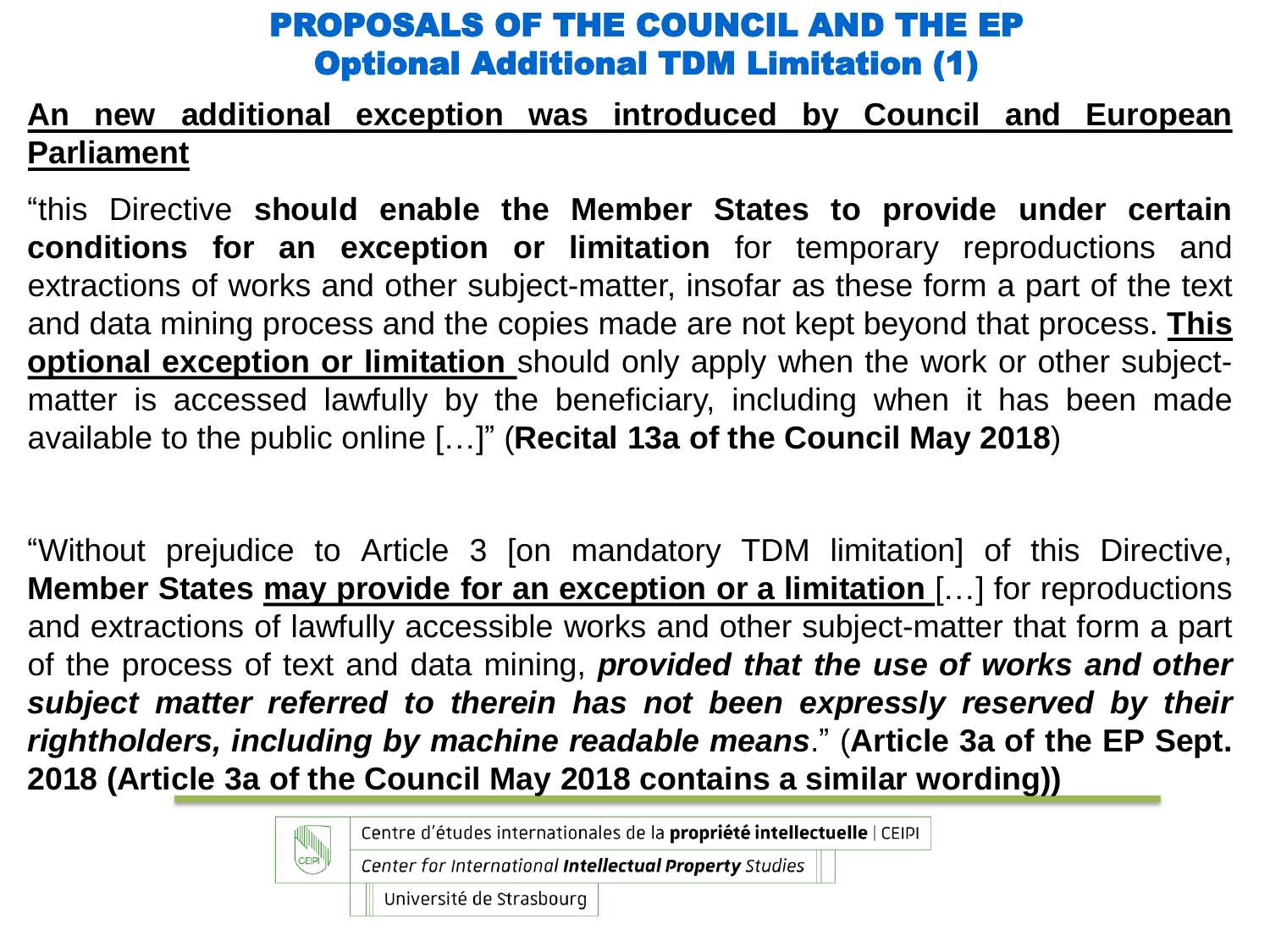#### PROPOSALS OF THE COUNCIL AND THE EP Optional Additional TDM Limitation (2)

Possibility for Member States to introduce a TDM limitation going further than the scope of the mandatory limitation defined by the Directive Proposal (Article 3a and Recital 13a of Council May 2018 and of EP Sept. 2018)

*(positive step in principle, but should be mandatory; no good experiences with optional limitations)*

Under this optional, additional TDM limitation, rightholders will have the right to reserve uses under the limitation ("opt out"), including through technical protection measures over the exception *(negative; the purpose of introducing the exceptions risks to be undermined)*

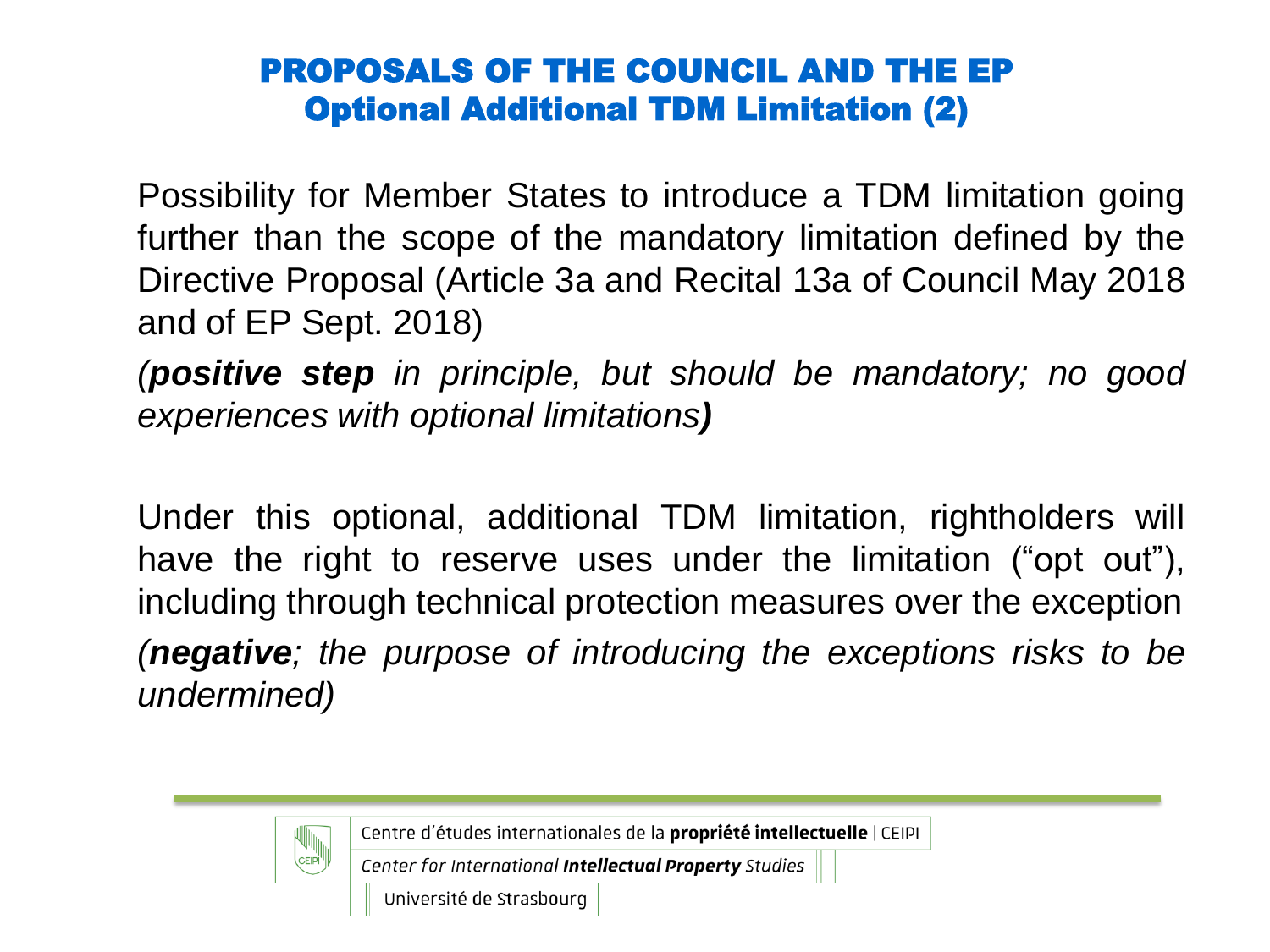#### **Introduction of two mandatory exceptions for TDM**

### **Art 3 Text and data mining for the purposes of scientific research**

# **Art 4 Exception or limitation for text and data mining**

Introduction of a common provision for all the new exceptions regulating the relationship with contracts and TPM

# **Art. 7 Common provisions**



Centre d'études internationales de la propriété intellectuelle | CEIPI

Center for International Intellectual Property Studies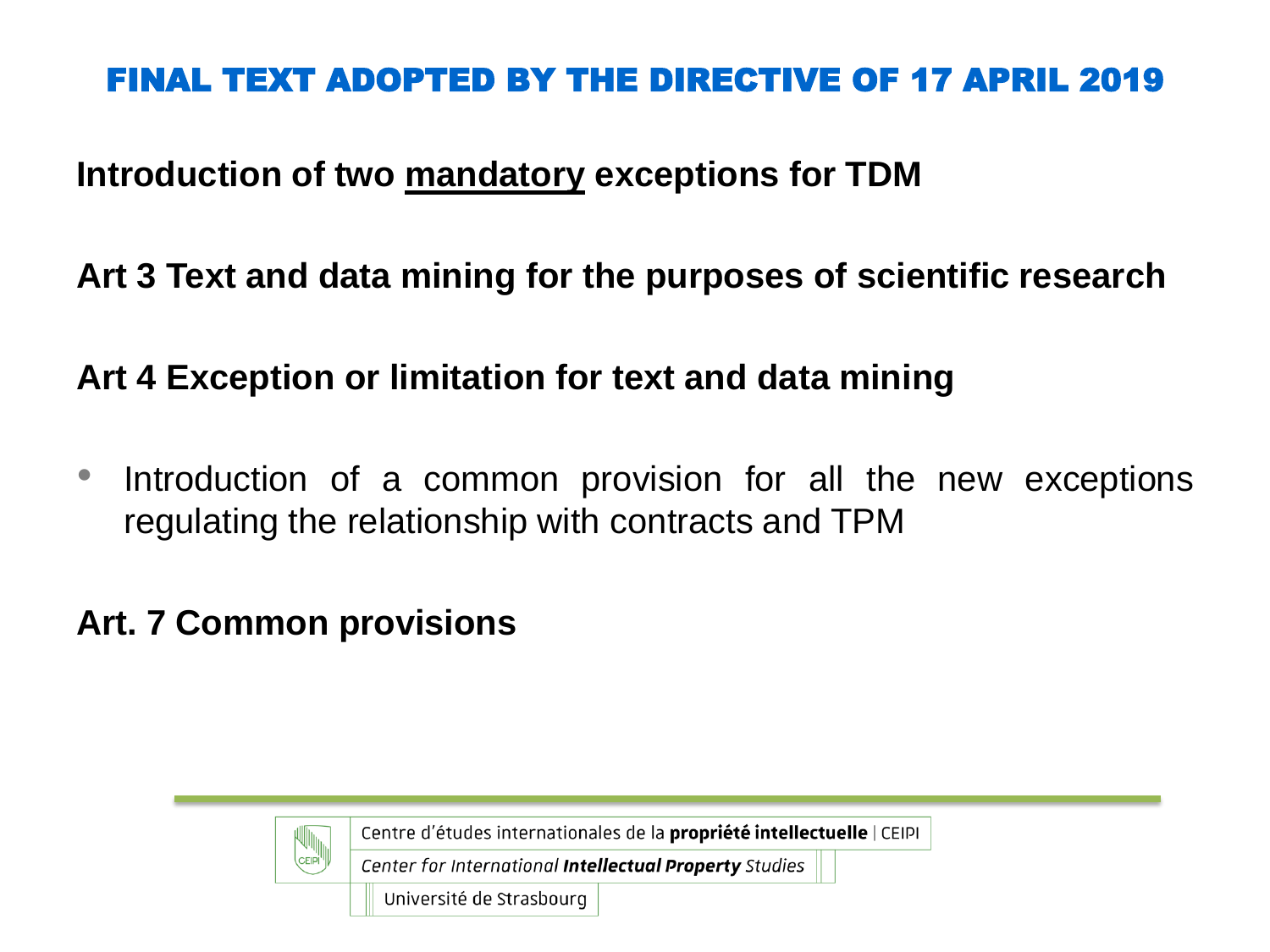**Article 3: Text and data mining for the purposes of scientific research**

*1. Member States shall provide for an exception to the rights provided for in Article 5(a) and Article 7(1) of Directive 96/9/EC, Article 2 of Directive 2001/29/EC, and Article 15(1) of this Directive for reproductions and extractions made by research organisations and cultural heritage institutions in order to carry out, for the purposes of scientific research, text and data mining of works or other subject matter to which they have lawful access.*

*2. Copies of works or other subject matter made in compliance with paragraph 1 shall be stored with an appropriate level of security and may be retained for the purposes of scientific research, including for the verification of research results.*

*3. Rightholders shall be allowed to apply measures to ensure the security and integrity of the networks and databases where the works or other subject matter are hosted. Such measures shall not go beyond what is necessary to achieve that objective.*

*4. Member States shall encourage rightholders, research organisations and cultural heritage institutions to define commonly agreed best practices concerning the application of the obligation and of the measures referred to in paragraphs 2 and 3 respectively.*

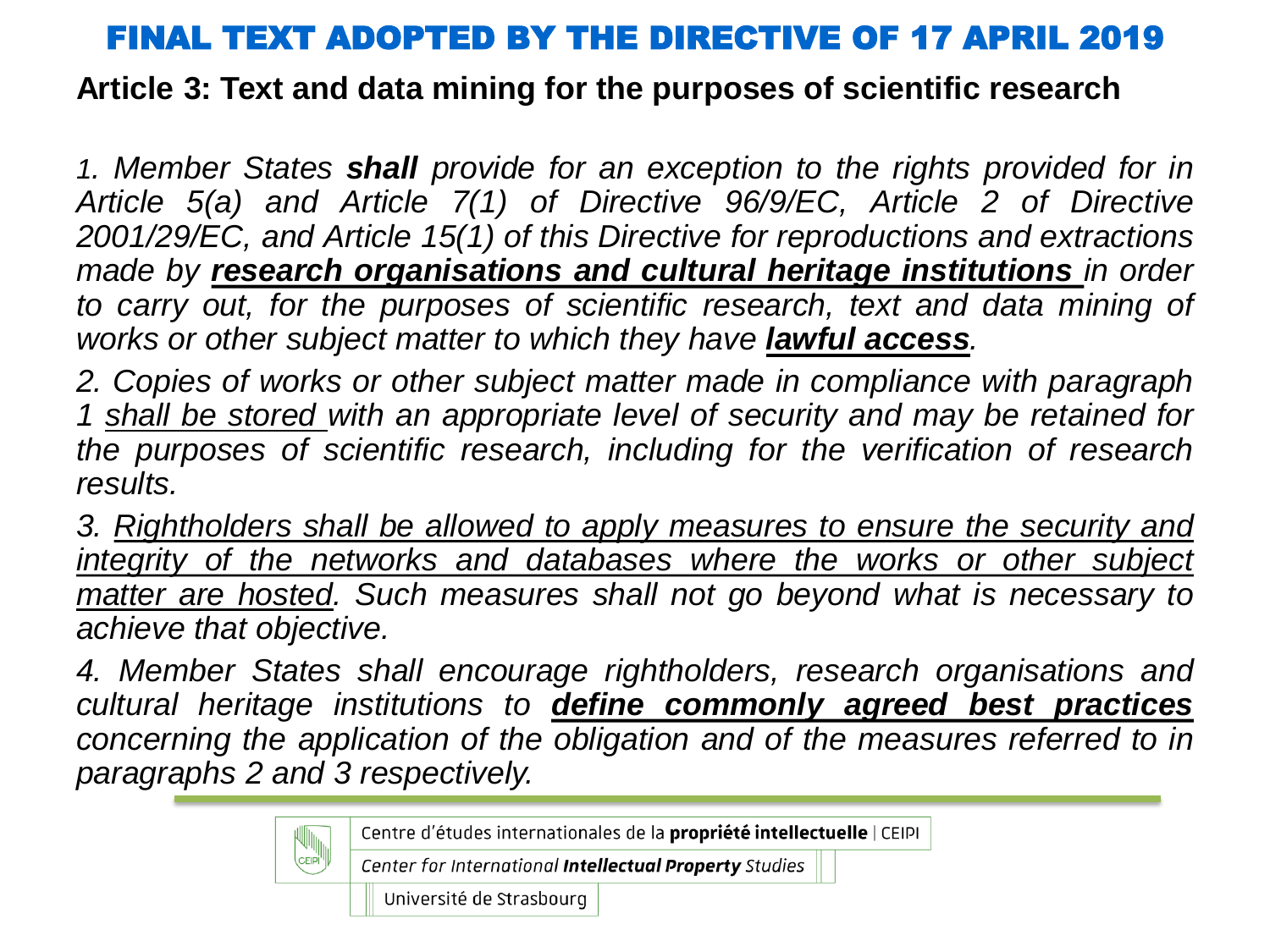#### **Art. 3 analysed**

#### *- Beneficiaries:*

#### **1) research organisations and**

**2) cultural heritage institutions** (meaning "a publicly accessible library or museum, an archive or a film or audio heritage institution" (Art. 2(3)).

In order to qualify as research organisation, they must operate on a "not-for-profit basis or by reinvesting all the profits in their scientific research, or pursuant to a public interest mission". This is reflected through public funding or public contracts (Recital 12). Not easy to define and apply!

**Not included:** -research institutions controlled by commercial undertakings (art. 2 (1); - research organisations providing preferential access to the results of their research to commercial entities (recital 12)

However, *limited application to private parties* "[r]esearch organisations should also benefit from such as exception **when their research activities are carried out in the framework of public-private partnerships**". Unclear how this will work in practice/ where to draw the line

Not included: unaffiliated individuals/ researchers and journalists !

Centre d'études internationales de la propriété intellectuelle | CEIPI

Center for International Intellectual Property Studies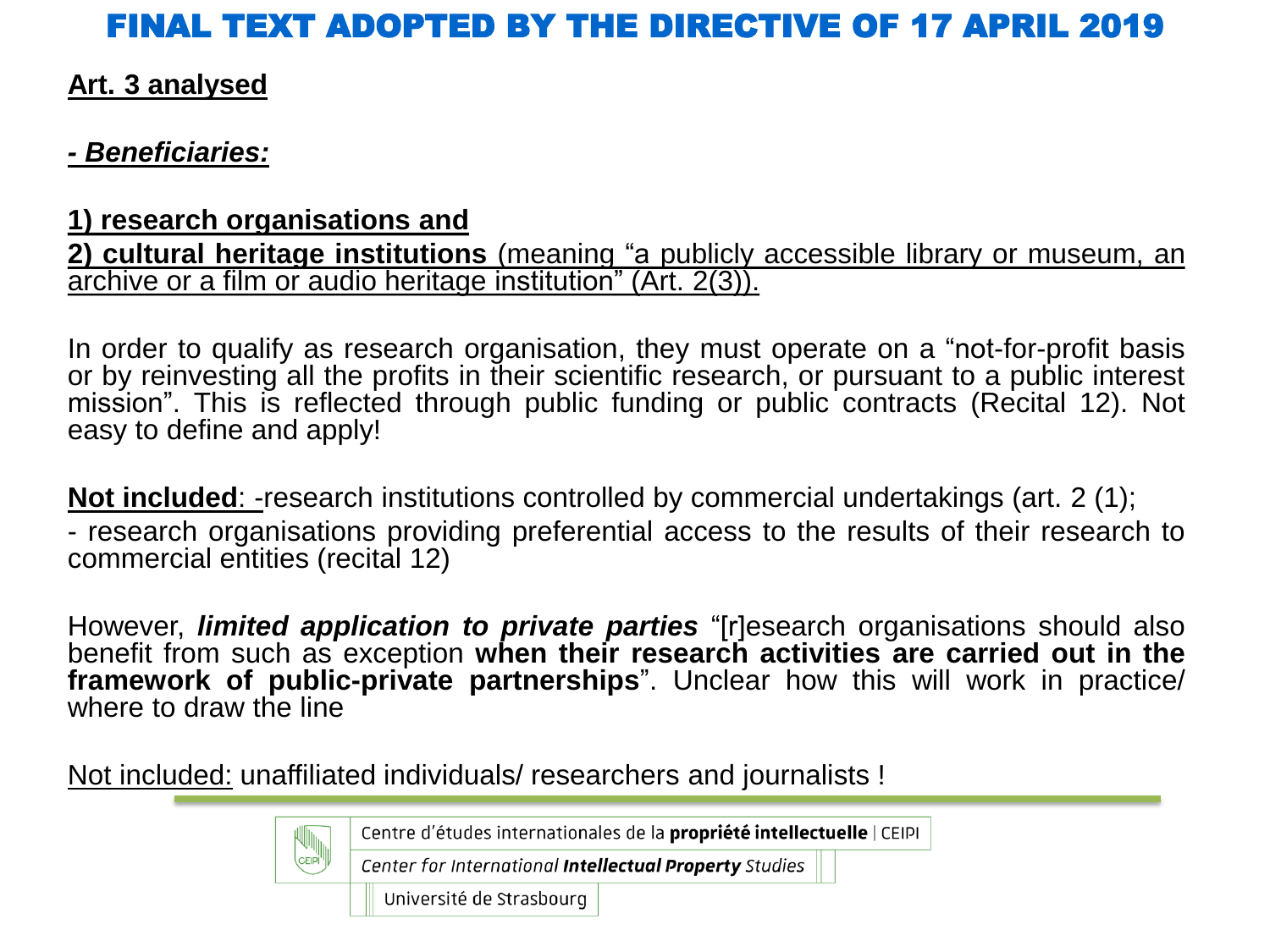#### **Other requirements/ conditions:**

- **Lawful access** is needed (can be *problematic* to know, or access can be restricted, criteria uncertain)
- Possibility to **store works** for "with an appropriate level of security" and to be retain for the purposes of scientific research, including to verify the research results (art. 3(2)): very *positive*, for research quality and progress: research takes time! (in principle the storage could be permanent)
- Possibility for rightholders to introduce **measures to protect the security and integrity of networks and databases** (art. 3(3): *negative*, might allow to block access for researchers trying to conduct TDM
- Member States shall encourage rightholders, research organisations and cultural heritage institutions **to define commonly agreed best practices (art. 3(4).** *Wishful thinking, as they hardly agree?*

Centre d'études internationales de la propriété intellectuelle | CEIPI

Center for International Intellectual Property Studies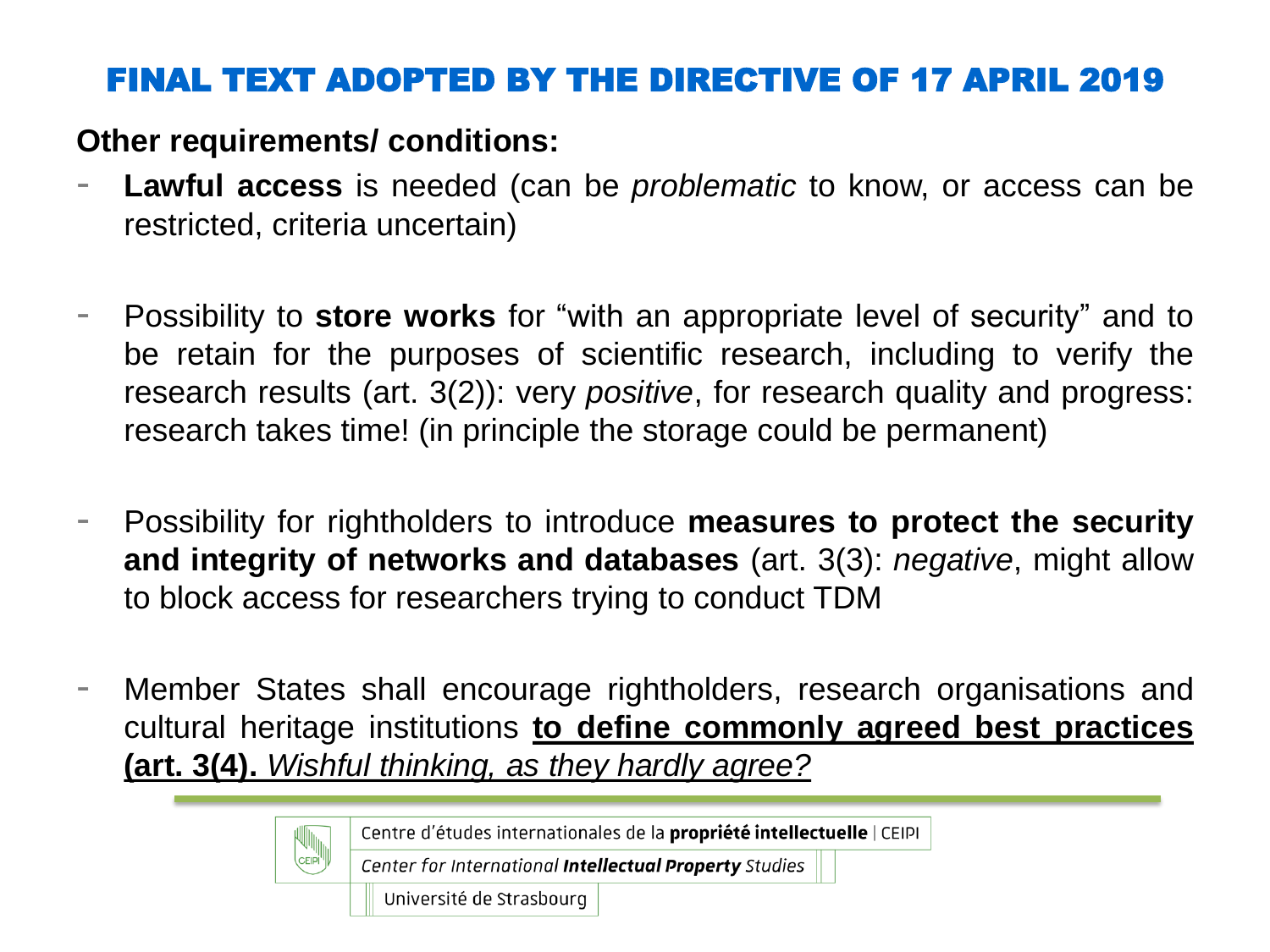#### **Article 4: Exception or limitation for text and data mining**

*1. Member States shall provide for an exception or limitation to the rights provided for in Article 5(a) and Article 7(1) of Directive 96/9/EC, Article 2 of Directive 2001/29/EC, Article 4(1)(a) and (b) of Directive 2009/24/EC and Article 15(1) of this Directive for reproductions and extractions of lawfully accessible works and other subject matter for the purposes of text and data mining.*

*2. Reproductions and extractions made pursuant to paragraph 1 may be retained for as long as is necessary for the purposes of text and data mining.*

*3. The exception or limitation provided for in paragraph 1 shall apply on condition that the use of works and other subject matter referred to in that paragraph has not been expressly reserved by their rightholders in an appropriate manner, such as machine-readable means in the case of content made publicly available online.*

*4. This Article shall not affect the application of Article 3 of this Directive.*

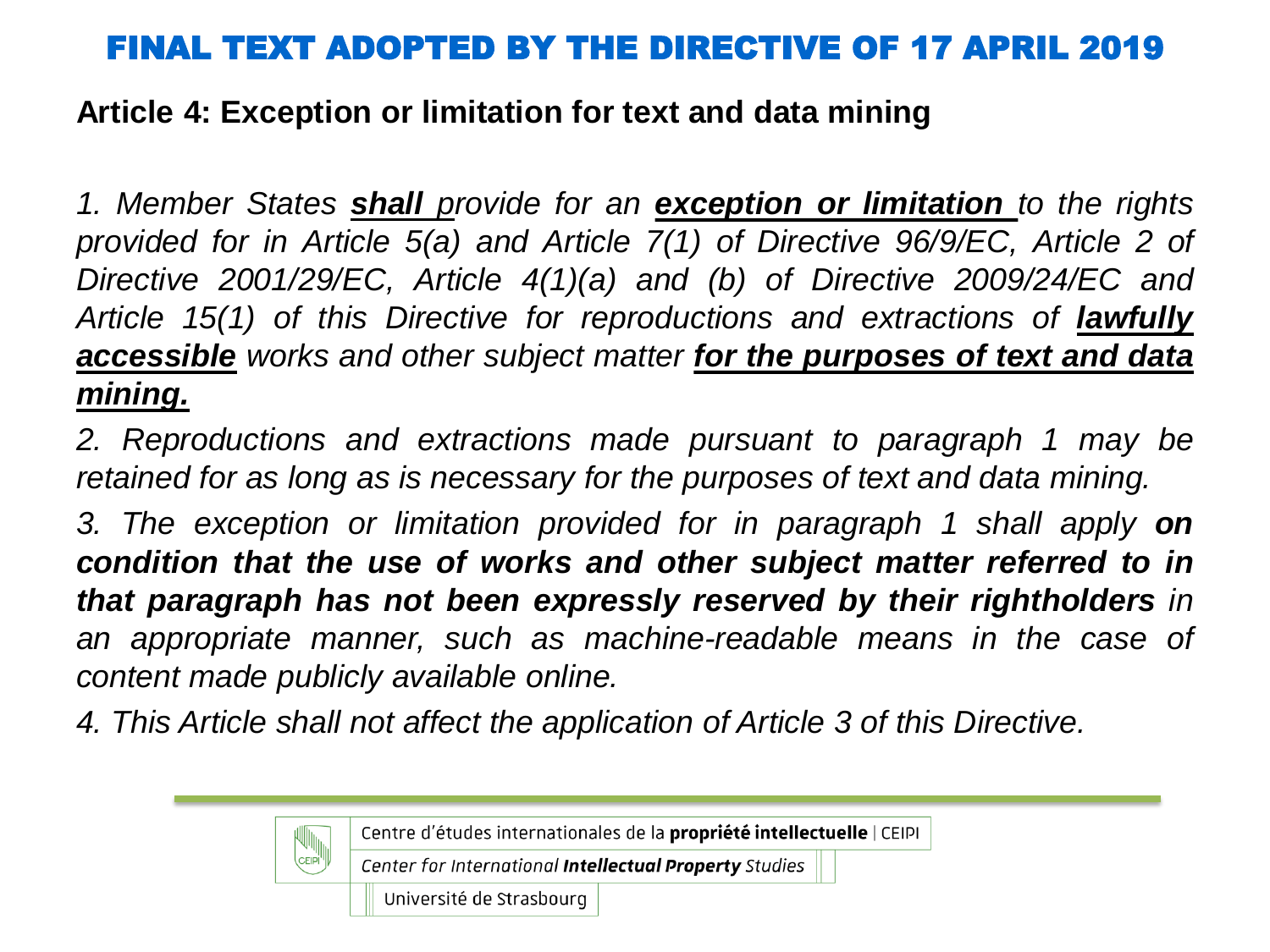#### **Art. 4 analysed**

- **Potential broad scope as no specific beneficiaries listed.**
- However, in comparison to Article 3:
	- it provides rightholders with an "**opt out" mechanism to this exception**, as the exception applies "on condition that the use of works and other subject matter (…) has not been expressly reserved by their rightholders in an appropriate manner" (Art. 4(3)).
	- the **duration of storage** is limited by the purposes of TDM
- This basically limits potentially the effect of this exception for several players such as journalist, individual researchers, large companies / start ups, also undermining the potential of AI based innovation in the EU (Ducato/ Strowel, IIC 2019, p. 680)!
- **Better to follow the Swiss example**! New article 24d for the Copyright Law voted in Sept. 2019 provides for a TDM exception including commercial scientific research and is applicable also to private scholars

Centre d'études internationales de la propriété intellectuelle | CEIPI

Center for International Intellectual Property Studies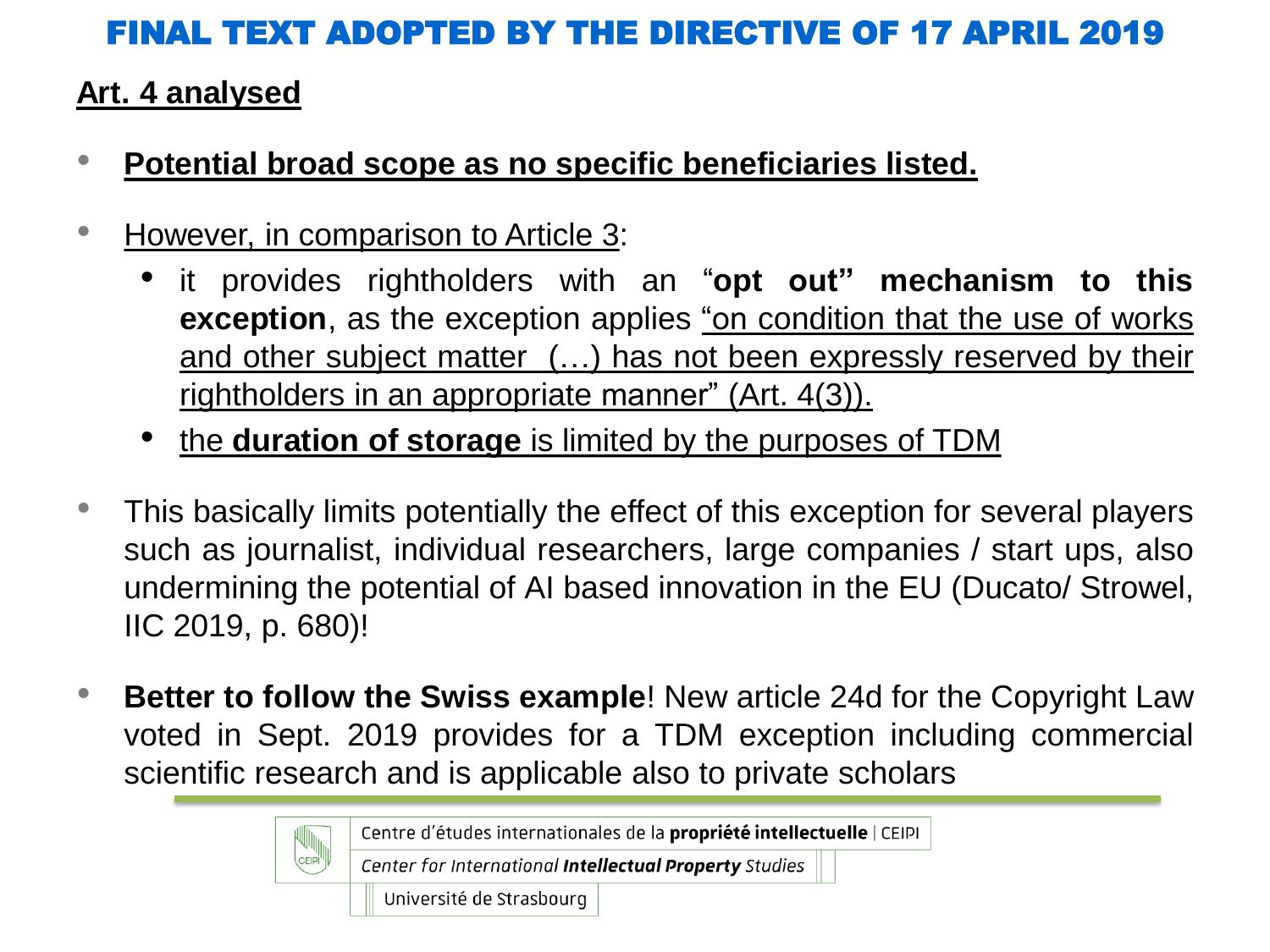**Article 7 Common provisions, analysis**

*1. Any contractual provision contrary to the exceptions provided for in Articles 3, 5 and 6 shall be unenforceable.*

*Very positive as it secures that exception can not be overridden by contract !*

*2. Article 5(5) of Directive 2001/29/EC shall apply to the exceptions and limitations provided for under this Title. The first, third and fifth subparagraphs of Article 6(4) of Directive 2001/29/EC shall apply to Articles 3 to 6 of this Directive.*

*Negative, as it refers to two uncertain mechanisms of the 2001 directive, the so called "three-step test" (art. 5(5)) which sets vague criteria to the admissibility of exceptions and the uncertain guaranty of certain limitations against technological protection measures (art. 6(4)).*

Centre d'études internationales de la propriété intellectuelle | CEIPI

Center for International Intellectual Property Studies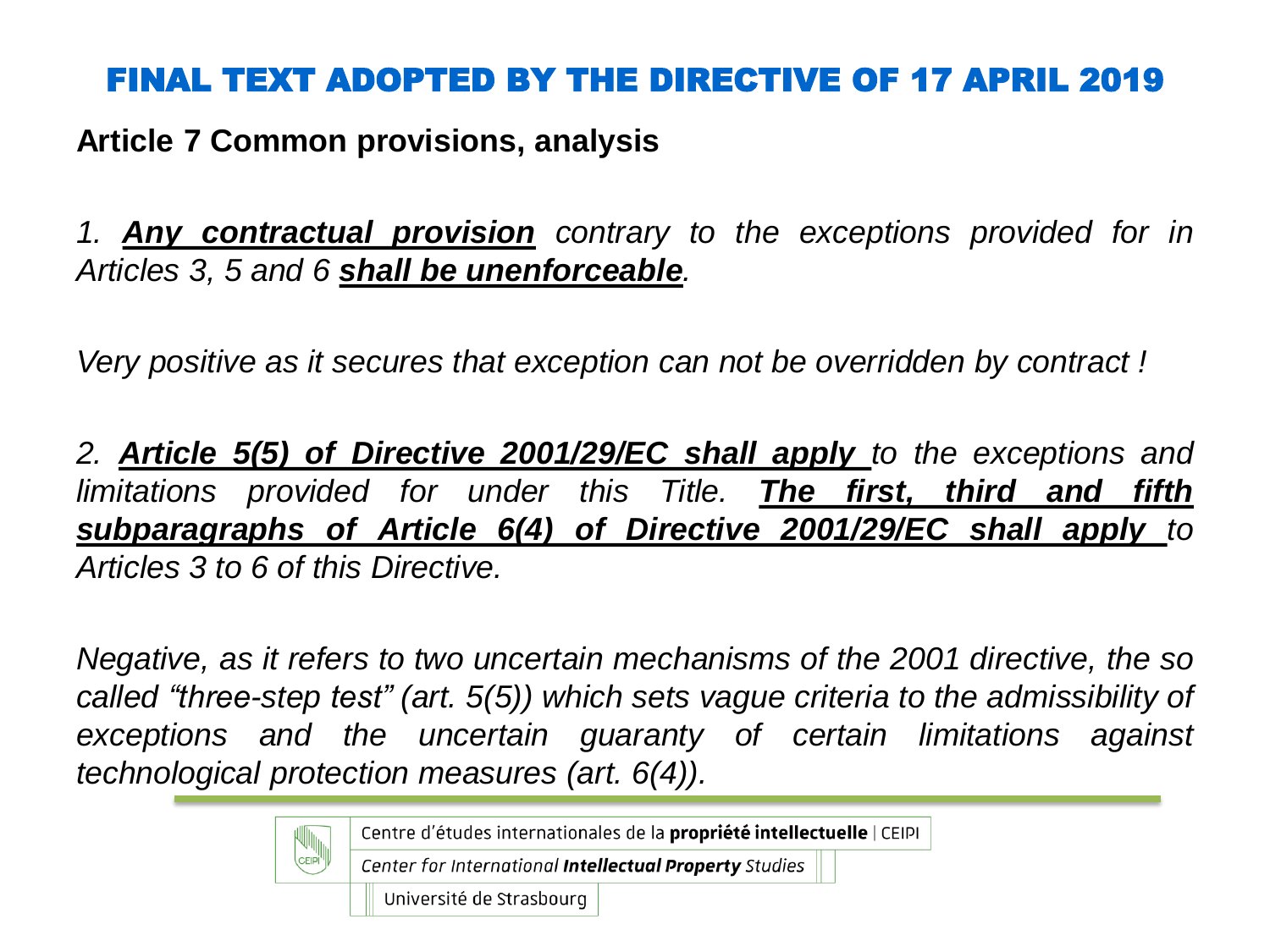# OVERALL CONCLUSIONS

- Introduction of the text and data mining exceptions is an important step, and is certainly a progress
- Many uncertainties left however on the scope that will have to be clarified by **Courts**
- Technical protection measures might hinder their effectiveness
- Overall, it could already be a **missed opportunity to position the European Union at the forefront of the digital innovation** as important players are excluded and the scope is too narrow. All these will have to license these uses in a legally very uncertain context!
- Instead of "opt outs", as a compromise, it would have been more efficient to propose a right to fair remuneration with regard to commercial data mining activities (Geiger/Frosio/ Bulayenko, 2019, p. 58).



Centre d'études internationales de la propriété intellectuelle | CEIPI

Center for International Intellectual Property Studies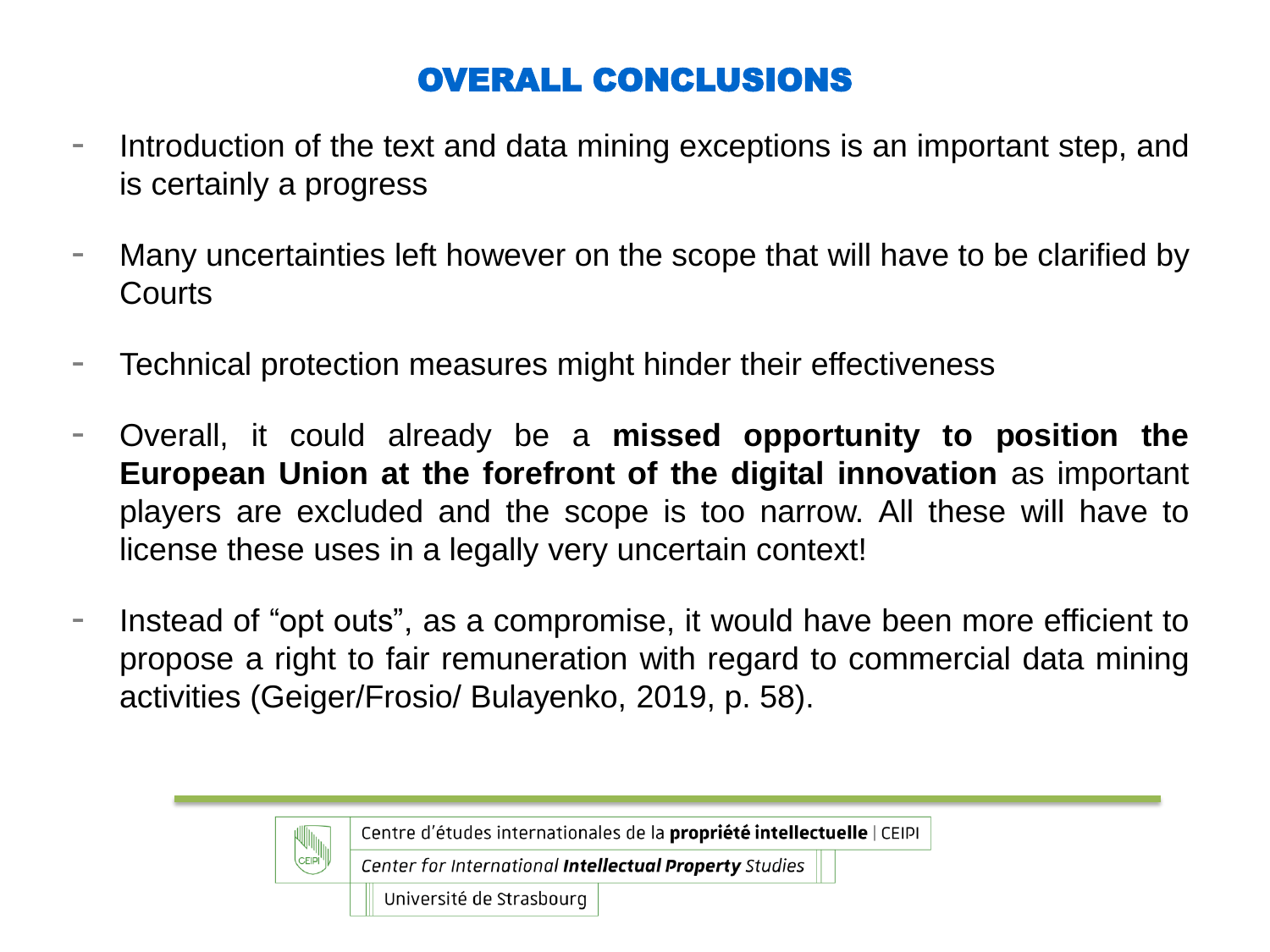# FUTURE REFORM: AN "OPENING CLAUSE" LIMITATION

- **Future perspective**: Need to reflect further on the design and implementation of an open-ended flexibility **clause in the EU**
- Possibility: The **"Three-Step Test"**, considered as an "opening" norm in the EU aquis (see M. Senftleben, Ch. Geiger, but debated); *The Three-Step Test, a sort of "Fair Use" provision? (Court of Appeal of Barcelona (SAP), 17 September 2008)*
- **"Opening clause"**: combining flexibility with an exemplary catalogue of limitations, on the model of the **Article 5 of the European Copyright Code of the Wittem Project (2010)**

#### • **Several Advantages:**

- adaptability to the constantly evolving digital environment
- Allows fundamental rights balancing
- more security to rightholders than the US-style fair use

Centre d'études internationales de la propriété intellectuelle | CEIPI

Center for International Intellectual Property Studies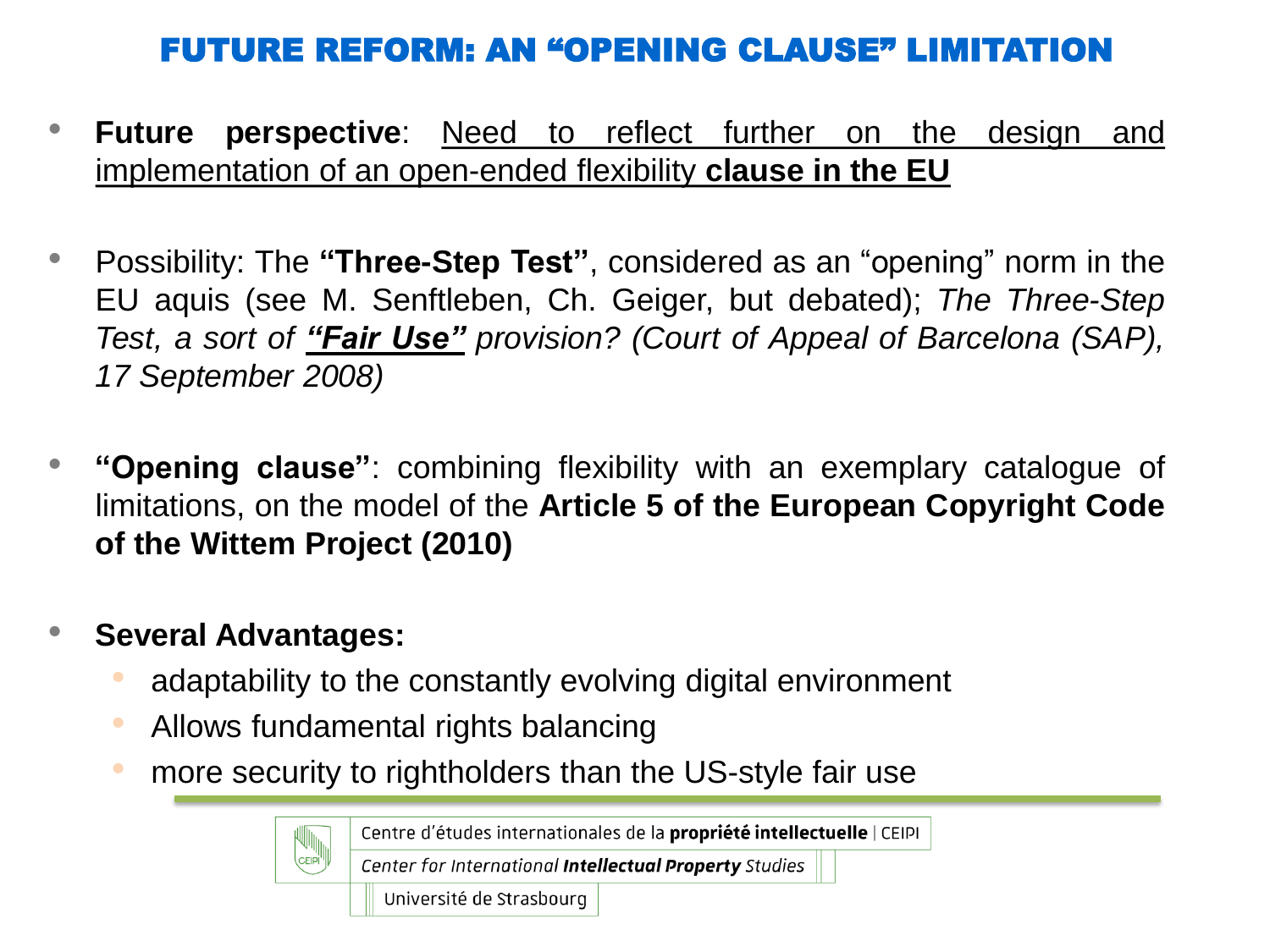#### TOWARDS AN "OPENING CLAUSE" Limitation

# **Proposal: Introduction of a European 'Fair use' based on Freedom of Expression (3 factor-test based on proportionality)**

In the course of the recent years, a European "fair use" has been gradually shaped by the courts through the application of fundamental rights (in particular the right to freedom of expression and information) to copyright disputes: *Time to internalize it and make it more transparent!*

**- Ch. Geiger and E. Izyumenko, "Towards a European 'Fair Use' Grounded in Freedom of Expression", American University International Law Review 2019, Vol. 35, No. 1, 1.**

- Ch. Geiger, "'Fair Use' through Fundamental Rights: When Freedom of Artistic Expression allows Creative Appropriations and Opens up Statutory Copyright Limitations", in: W.L. Ng, H. Sun and S. Balganesh (eds.), "Comparative Aspects of Limitations and Exceptions in Copyright Law", Cambridge, Cambridge University Press, 2020 (forthcoming).

Centre d'études internationales de la propriété intellectuelle | CEIPI

Center for International Intellectual Property Studies

Université de Strasbourg

CEIPI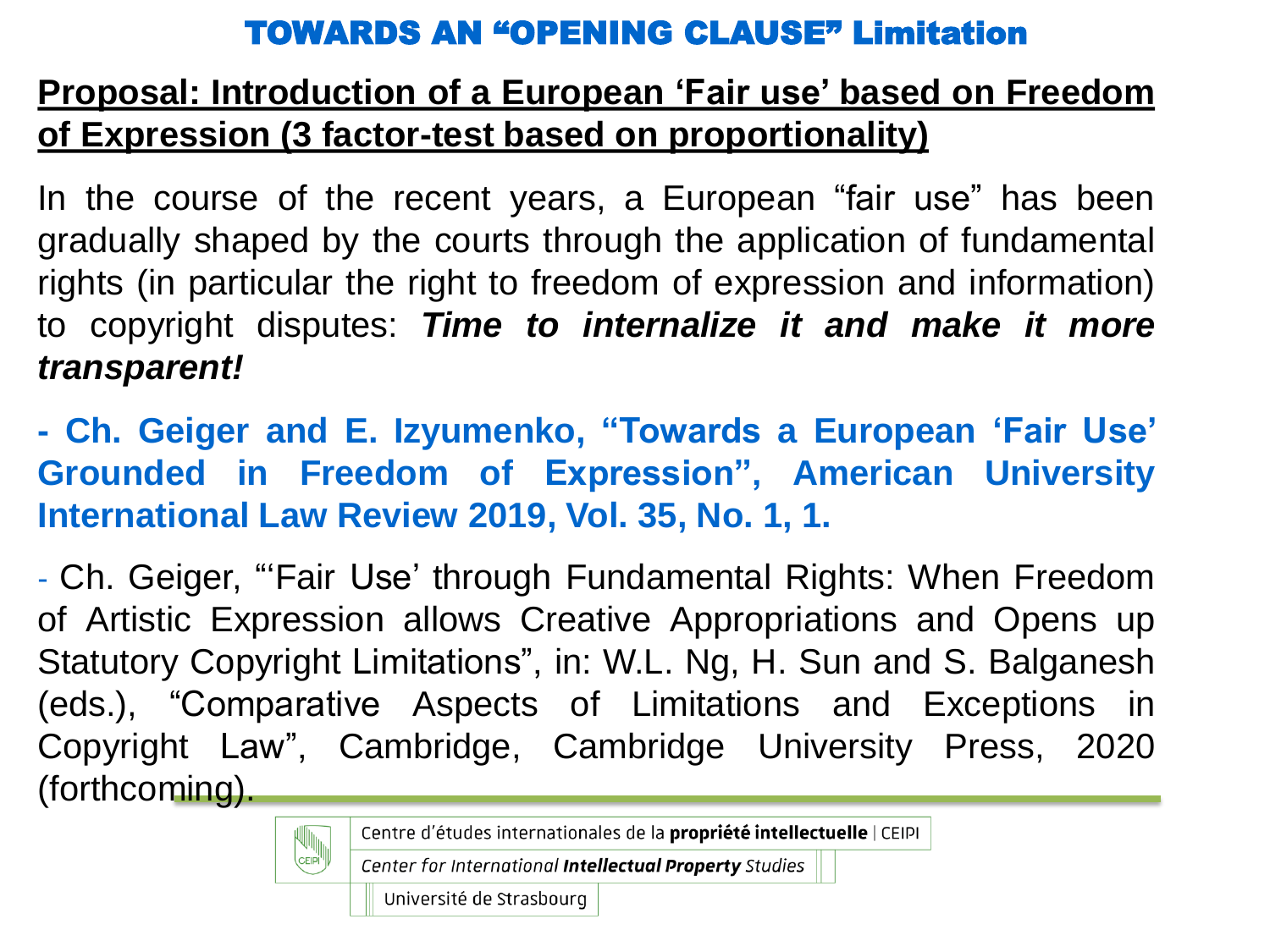#### REFERENCE:

**Christophe Geiger, Giancarlo Frosio and Oleksandr Bulayenko, "Text and Data Mining: Articles 3 and 4 of the Directive 2019/790/EU", in: C. Saiz Garcia and R. Evangelio Llorca (eds.), "Propiedad intelectual y mercado único digital europeo", Valencia, Tirant lo blanch, 2019, 27-71.**

Centre for [International](https://papers.ssrn.com/sol3/papers.cfm?abstract_id=3470653##) Intellectual Property Studies (CEIPI) Research Paper No. 2019-08;

available at SSRN: <https://ssrn.com/abstract=3470653>



Centre d'études internationales de la propriété intellectuelle | CEIPI

Center for International Intellectual Property Studies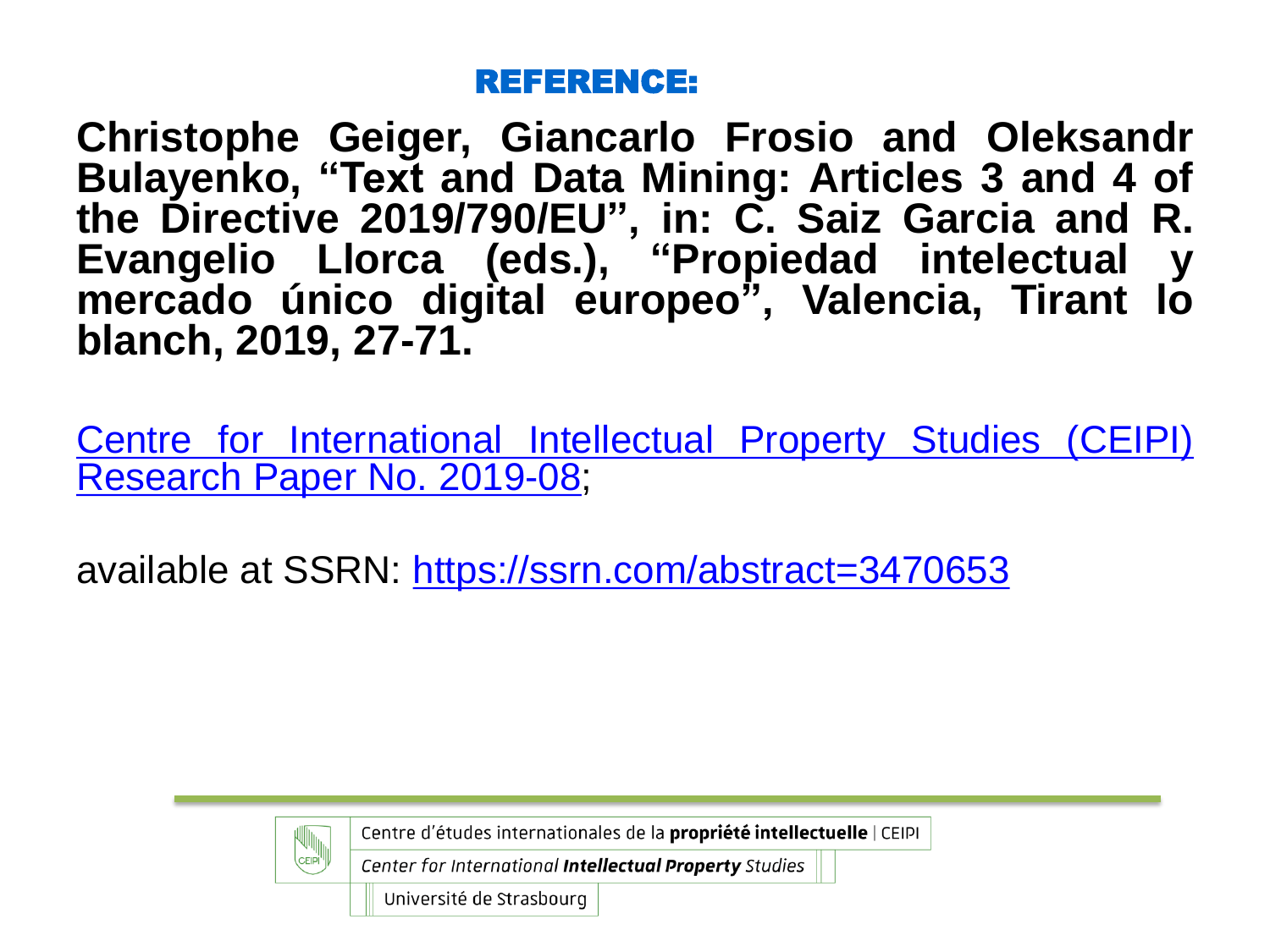#### FURTHER REFERENCES ON TDM

- Christophe Geiger, Giancarlo Frosio and Oleksandr Bulayenko (2018), *The Exception for Text and Data Mining (TDM) in the Proposed Directive on Copyright in the Digital Single Market - Legal Aspects*, In-depth analysis for the European Parliament's Committee on Legal Affairs: [http://www.europarl.europa.eu/RegData/etudes/IDAN/2018/604941/IPOL\\_IDA\(](http://www.europarl.europa.eu/RegData/etudes/IDAN/2018/604941/IPOL_IDA(2018)604941_EN.pdf) 2018)604941\_EN.pdf; CEIPI Research Paper no. 2018-02: <https://ssrn.com/abstract=3160586>; "Text and Data Mining in the Proposed Copyright Reform: Making the EU Ready for an Age of Big Data?", *IIC* 49 (7), pp. 814-844
- European Copyright Society, (2017) *General Opinion on the EU Copyright Reform Package*, 25 January 2017: <https://europeancopyrightsociety.org/>
- MPI for Innovation and Competition (2017), *Position Statement on the Proposed Modernisation of European Copyright Rules*: [http://www.ip.mpg.de](http://www.ip.mpg.de/)
- T. Margoni and M. Kretschmer (2018), *The Text and Data Mining exception in the Proposal for a Directive on Copyright in the Digital Single Market: Why it is not what EU copyright law needs*: [http://www.create.ac.uk](http://www.create.ac.uk/)
- A. Guadamuz and D. Cabell (2013), Analysis of UK/EU Law on Data Mining in Higher Education Institutions: <https://ssrn.com/abstract=2254481>

Centre d'études internationales de la propriété intellectuelle | CEIPI

Center for International Intellectual Property Studies